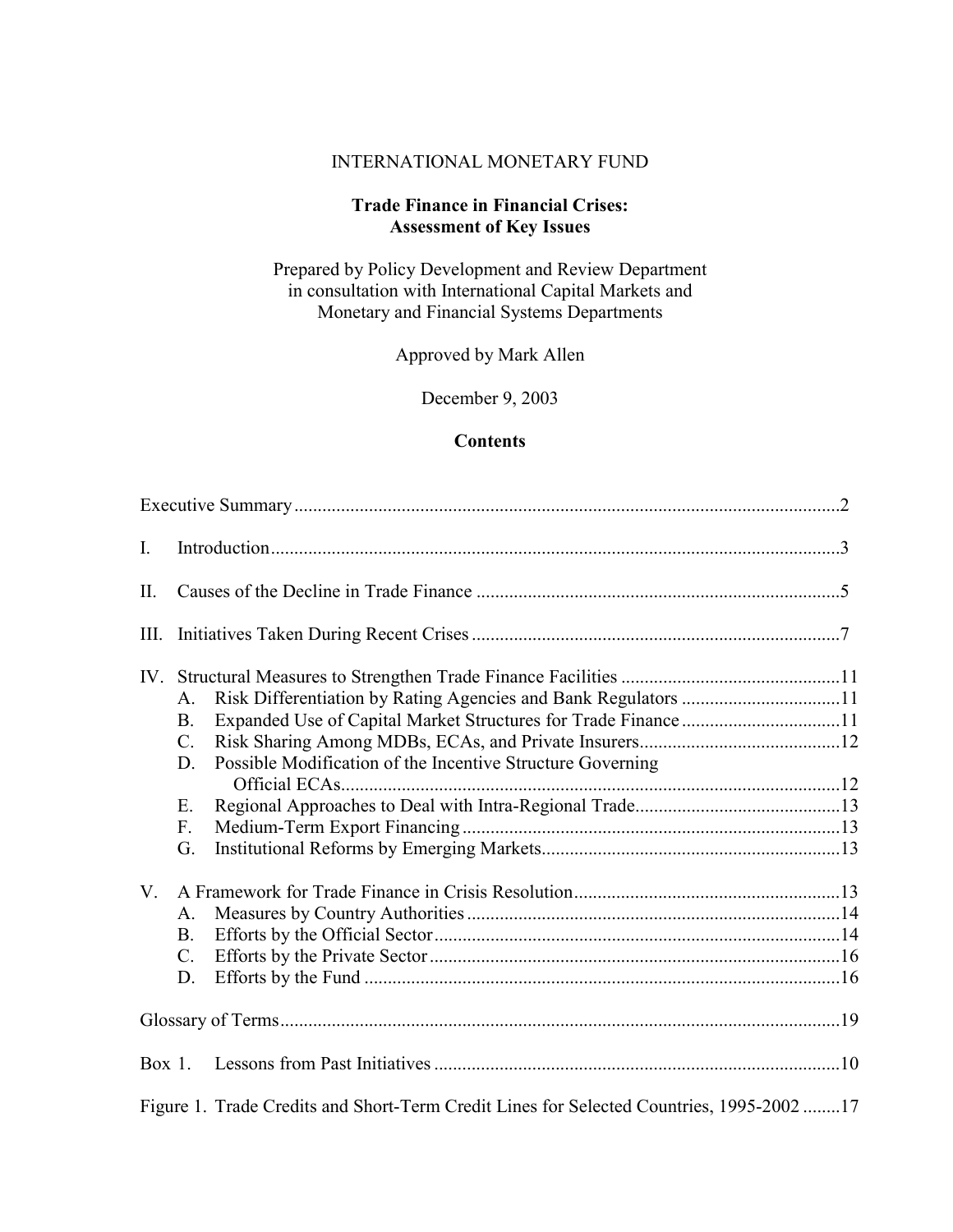#### **Executive Summary**

**Causes of the decline in trade finance.** During recent financial crises, trade financing to the crisis countries fell dramatically. Such declines in trade finance could be attributed to the response by banks as leveraged institutions, to the lack of insurance when it was needed, and to herd behavior among banks, official export credit agencies (ECAs), and private insurers. Moreover, the declines were often associated with weak domestic banking systems. Consolidation of the international banking sector in recent years may also have had a bearing on the decline in trade finance during recent crises.

**Adverse consequences of collapse in trade credit.** The contraction in trade finance in recent crises appears to have been sharper than would be justified by fundamentals and risks involved. As bank-financed trade credits are typically short-term, backed by receivables and self-liquidating, their performance, transfer and convertibility risks are considered lower than other cross-border lending. The loss of financing to the trade sector appears to have disrupted countries' trade and growth performance, possibly exacerbating the crisis.

**Lessons from past initiatives.** Various schemes to support trade finance have involved the private sector, the government, multilateral financial institutions, and official bilateral credit agencies—they all underscore the importance of good policies and a sound domestic banking system in facilitating the flow of trade finance. Targeted temporary financing and, in some cases, agreements with international banks were helpful in addressing liquidity shortages, risk perceptions and collective action problems.

**Improving the resilience of emerging market economies.** Structural measures in this regard could include an expanded use of asset-backed securitization funding structures, risksharing among creditors and insurers, greater risk differentiation by rating agencies and bank regulators, and possible modification of the incentive structure governing official ECAs to encourage counter-cyclical operations by these agencies.

**A broad framework to help mitigate a collapse of trade finance.** In cases where solvent enterprises and exporters in a crisis country are unable to access trade finance, and/or the relevant sovereign's ability to provide credible guarantees required by external trade finance providers is limited, targeted support to the country's trade sector could be usefully employed alongside Fund-supported programs. Recent experience suggests that an effective approach could be built around multilateral development bank (MDB) trade finance facilities in support of actions by the country authorities to facilitate a resumption of private sector financing, complemented by a more coordinated approach by ECAs. In some cases, this could be reinforced by efforts of the crisis country to encourage private banks to maintain interbank credit lines.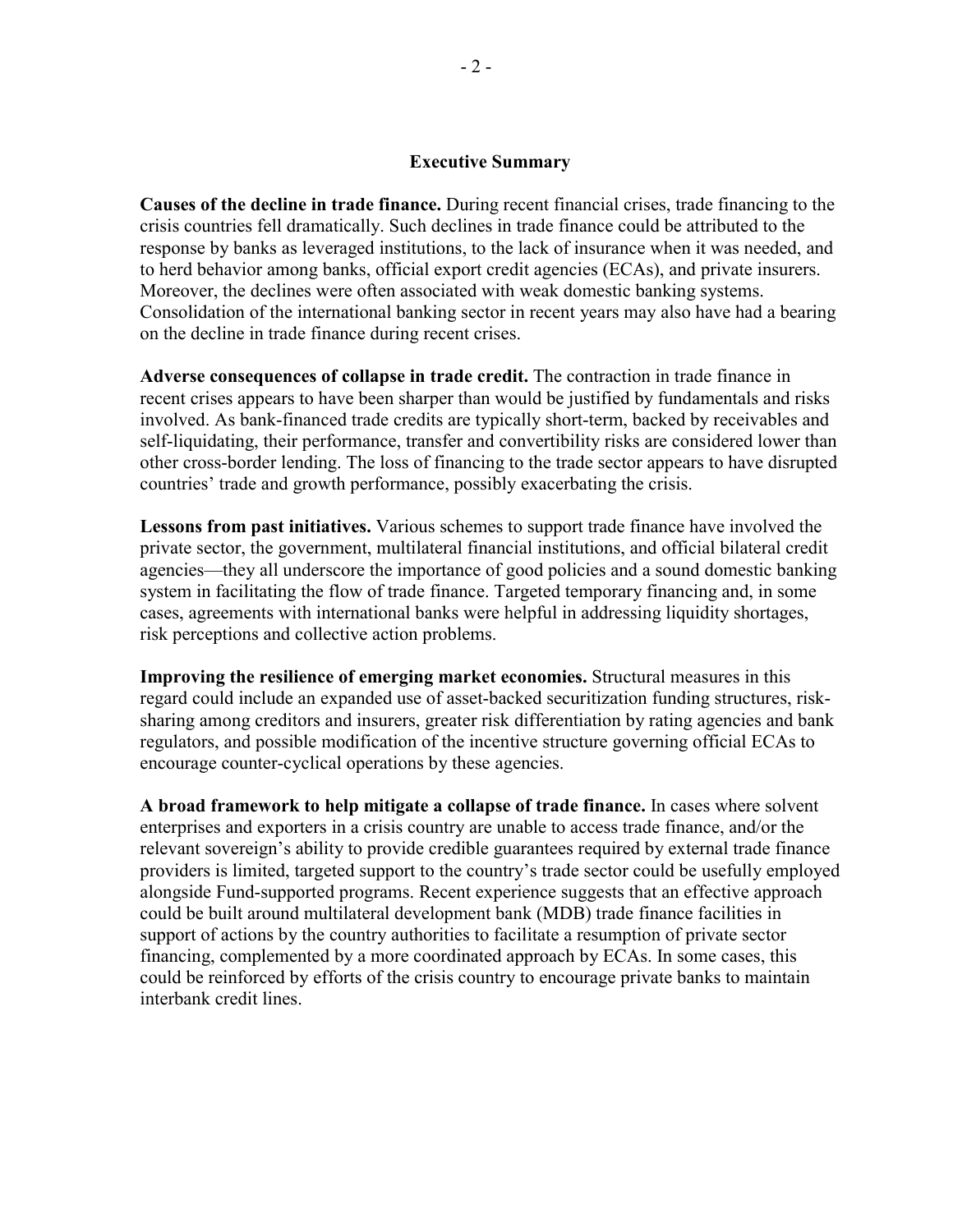#### **I. INTRODUCTION**

1. **During recent financial crises, trade financing to the crisis countries fell**  dramatically.<sup>T</sup> Available data suggest that emerging markets rely heavily on bank-financed trade credits to support exports at pre- and postshipment stages, as well as imports. Such financing, provided by international commercial banks, tends to be channeled to local borrowers through leading domestic banks and is an important source of working capital for many emerging market companies. Bank financed trade credits declined by as much as 30– 50 percent in Brazil and Argentina last year, about 50 percent in Korea in 1997–98, and from US\$6 billion to US\$1 billion in Indonesia during the Asian crisis. In the case of Brazil, maturities of remaining bank-financed trade facilities fell from 360 days to as short as 30 days and interest rate spreads increased from about 100 basis points to 600 basis points over LIBOR.<sup>2</sup> There is evidence that confirmation fees for letters of credit also soared. Sharp declines in trade finance were also observed in Russia, the Philippines, and Thailand in 1997–98 and in Turkey in 2000–2001(Figure 1).<sup>3</sup>

2. **Sharp declines in trade credit have a number of adverse consequences, disrupting a country's trade and growth performance, and possibly exacerbating the crisis**. At a microeconomic level, firms involved in foreign trade may run into difficulties in maintaining their production and trade activities because they are unable to borrow previously accessible and relatively low-cost foreign currency denominated working capital. The loss of liquidity in the trade sector also has macroeconomic consequences: it forces importers and exporters in crisis countries to obtain spot foreign exchange to make necessary payments and service debt falling due, thereby increasing demand in the foreign exchange market. It may also reduce the supply of spot foreign exchange, given an increased probability of delayed receipts of foreign exchange earnings of exports and a decline in exports that depend on imported inputs and materials.<sup>4</sup> The resulting pressure on the

1

<sup>&</sup>lt;sup>1</sup> This paper concerns mostly short-term (mainly less than 180 days) externally provided financing to support exports and imports of a developing country. Medium- and long-term trade financing, while relevant, is not the focus of this paper.

 $2$  Estimates based on data collected from private market sources.

<sup>&</sup>lt;sup>3</sup> Data on trade credit are not readily available, complicating efforts to carry out comprehensive empirical analysis. In the cases where data are available, they are often only partial. As a result, many participants of trade finance suggested a systematic effort involving country authorities, multilateral institutions as well as the private sector be launched to collect data to facilitate future empirical research.

 $4$  Exports from emerging markets may have high import content as a result of these countries' integration into the global supply chains. In these cases, a collapse in import financing may adversely affect exports.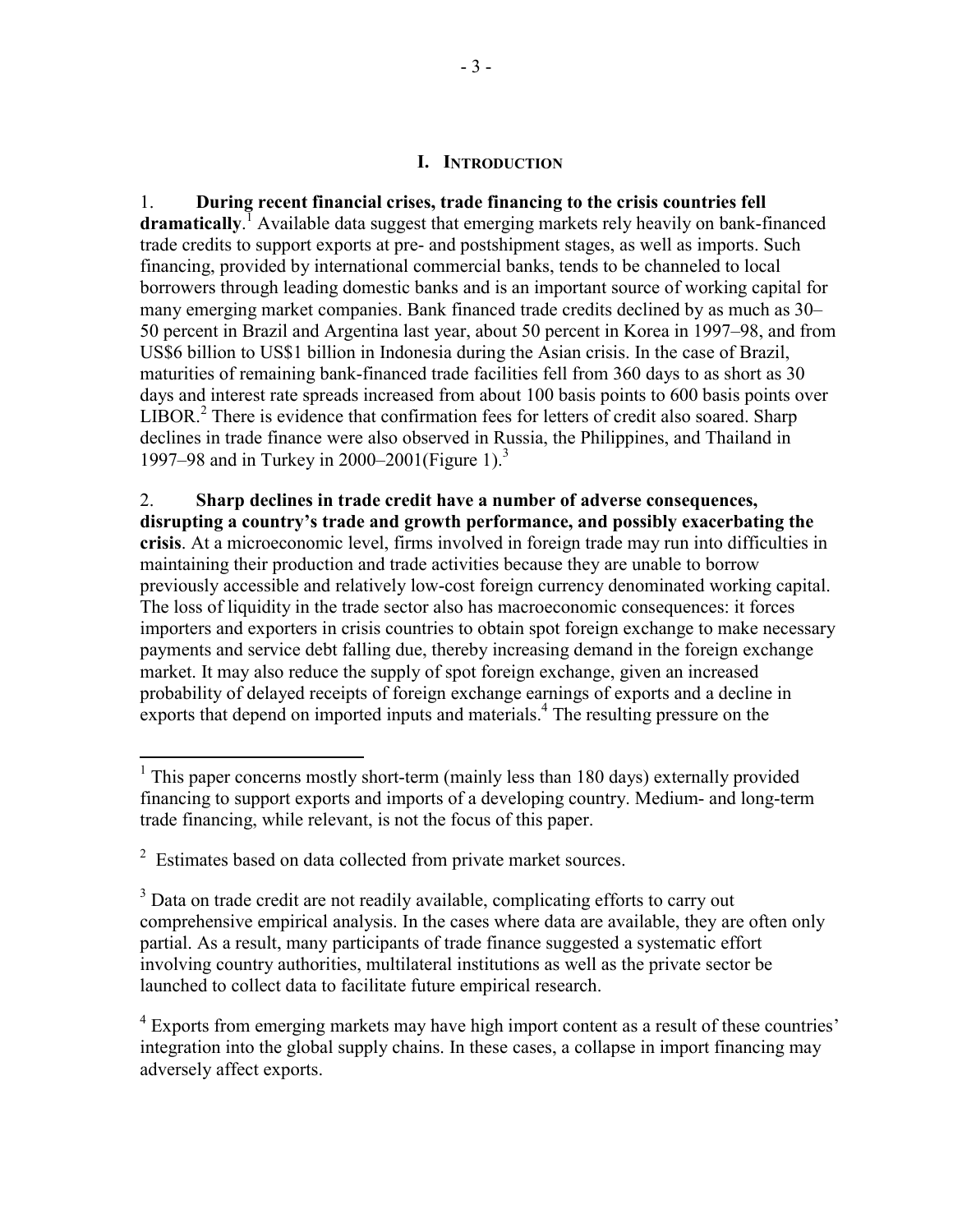exchange rate may compound the country's external debt and payment difficulties and increase country risk, leading to further cutbacks in all funding, including trade finance. Finally, the scarcity of trade credit may frustrate the potential stimulus to a crisis country's exports from the exchange rate depreciation that accompanies the crisis, impeding economic adjustment and recovery. Thus, in cases where such negative externalities associated with sharp contractions in trade finance exist, the damaging effects on the trade sector may extend to the wider economy.

3. **The crisis-induced collapse in trade finance has become a more serious problem in modern capital markets than it was in the 1980s debt crises**. In the 1980s, banks provided both long-term finance and trade financing. Thus, banks' interests were aligned with those of countries in crisis to the extent that they had incentives to provide trade credit in order to limit the scale of economic dislocation, and thereby protect the value of their long-term claims. In modern capital markets, with long term finance provided predominantly by bondholders (who do not provide trade finance) banks' willingness to maintain trade credit lines in difficult times has been significantly weakened. In addition, developments in international finance in recent years have blurred the boundary between trade credit and financial credits thereby reducing international banks' confidence that payment priority would be granted by a crisis country to trade credit over other types of short-term financing.<sup>5</sup> Moreover, with the removal of exchange controls and liberalization of capital movements in many developing countries, trade finance has become more vulnerable to surges of capital flight and hence the ebb and flow of confidence among fickle investors—resident and nonresident.

4. **Fund staff has undertaken a consultative process to deepen understanding of the aforementioned problems and explore possible remedies.** A seminar, held on May 15, 2003, at headquarters, was attended by representatives from private banks and insurers, central banks, official export credit agencies, multilateral organizations and development banks, and research institutions. Staff teams also visited key rating agencies, commercial banks, and banking regulators and continued the dialogue with members of the International

1

 $<sup>5</sup>$  Trade finance was conducted against the background of fairly pervasive exchange controls</sup> in the 1970-80s. In order to qualify for exemptions relating to trade financing, this type of credit typically took the form of documentary credits, under which the bona fides of the transaction was monitored through documentation relating to shipping, customs, and financing. This gave a reasonable assurance that any carve-outs from debt restructuring would indeed be limited to trade credits and would not open the door for widespread evasion. With the widespread liberation of capital movements, international banks moved away from providing documentary credits, and toward revolving lines of credit extended to banks and even enterprises in emerging markets. These developments have made the distinction between trade credit and other types of short-term financing increasingly difficult.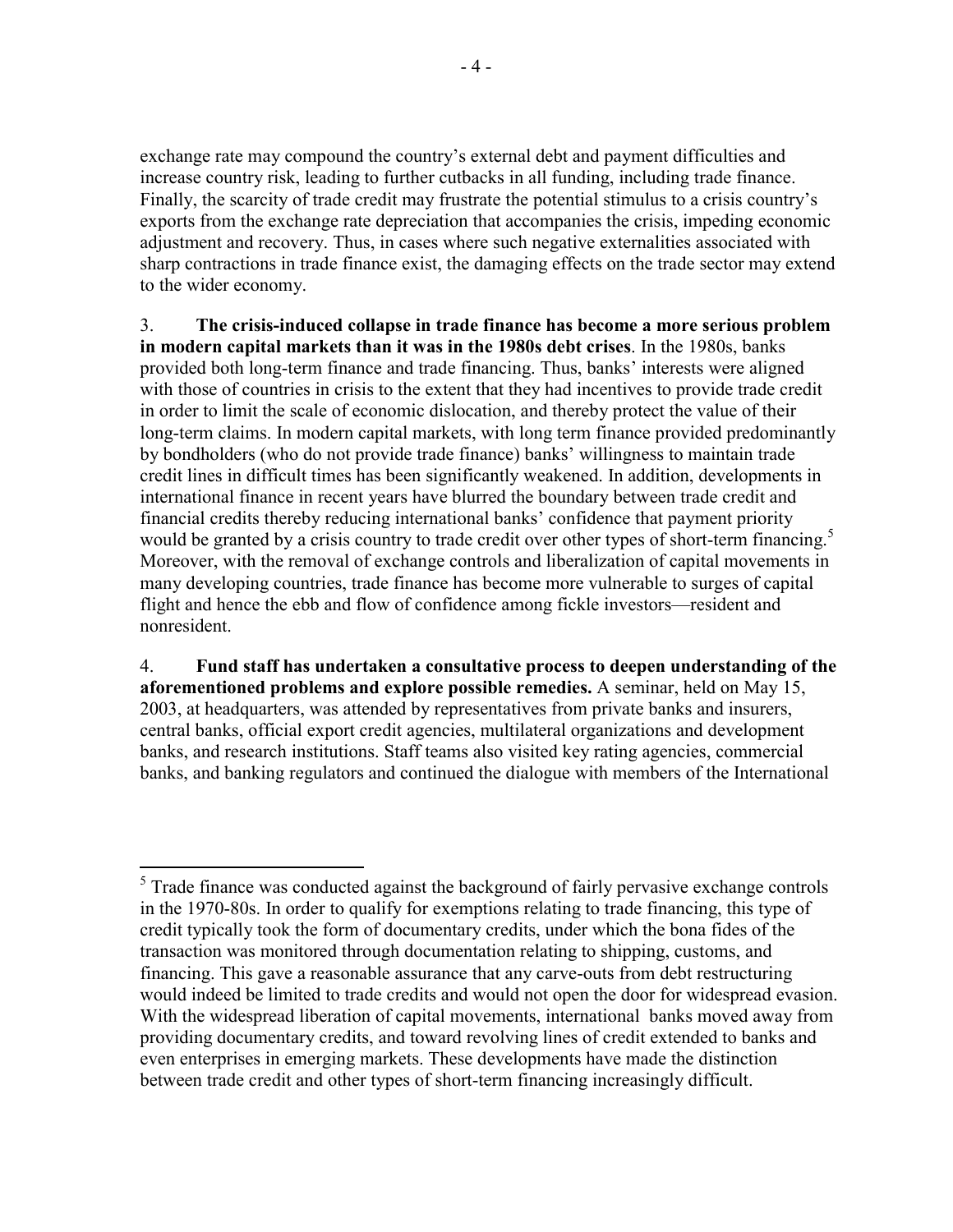Union of Credit and Investment Insurers (the Berne Union) during its Annual Meeting in October 2003 in Mexico.<sup>6</sup>

5. **This paper presents a preliminary assessment of the key issues and outlines possible steps that could be taken to mitigate a generalized loss of trade finance in future crises, based on consultations with public and private sector players involved in trade finance.** The remainder of the paper is organized as follows. The next section examines the underlying causes behind the collapse in trade finance flows during financial crises. Section III briefly reviews recent initiatives to stem this decline. Section IV discusses structural measures that could be taken to improve emerging market economies' resilience in the event of financial crises. The last section outlines an emerging consensus on a coordinated framework for trade finance in crisis resolution.

# **II. CAUSES OF THE DECLINE IN TRADE FINANCE**

6. **The contraction in trade finance is widely perceived to be more than would be justified by fundamentals and the risks involved**. Bank-financed trade credits are usually short-term and self-liquidating in nature. As such credits are typically backed by receivables and often by offshore payment mechanisms (particularly for export trade credits), their performance is typically good, and transfer and convertibility risk tends to be low. Indeed, such credits have traditionally been considered less risky than other cross-border short-term and medium-term lending, and most countries facing payments difficulties did not suspend payments on trade credits, even when payments on other external obligations were interrupted. The extent to which trade credit lines were withdrawn in recent crises was unprecedented, especially in countries (such as Brazil) with virtually no defaults on such credit lines and where policies were supported by a substantial international financial package.

# 7. **Based on our consultations, the collapse of trade finance in recent financial crises has been predominantly attributed to the following factors**:

• **Response of banks as leveraged institutions to heightened risks**. The interaction between perceived risks and theleveraged positions of banks—the primary sources of trade credit to emerging markets—has been singled out as a key factor causing the collapse in trade finance. Banks play two roles in the provision of trade financing: as creditor and as transaction processor. In a crisis, banks generally do not differentiate between the risks associated with trade credit and other credit exposure with longer tenors that may entail greater transfer and convertibility risk. In the height of a crisis, banks typically reduce overall country exposure following management's decision to cap the institution's country limit. Pressures from shareholders and the benchmarking of performance relative to competitors are also factors that induce banks to reduce their trade finance exposure to the crisis country. Since trade credit lines are usually

<sup>1</sup> 6 The missions comprised staff from PDR, ICM, and MFD.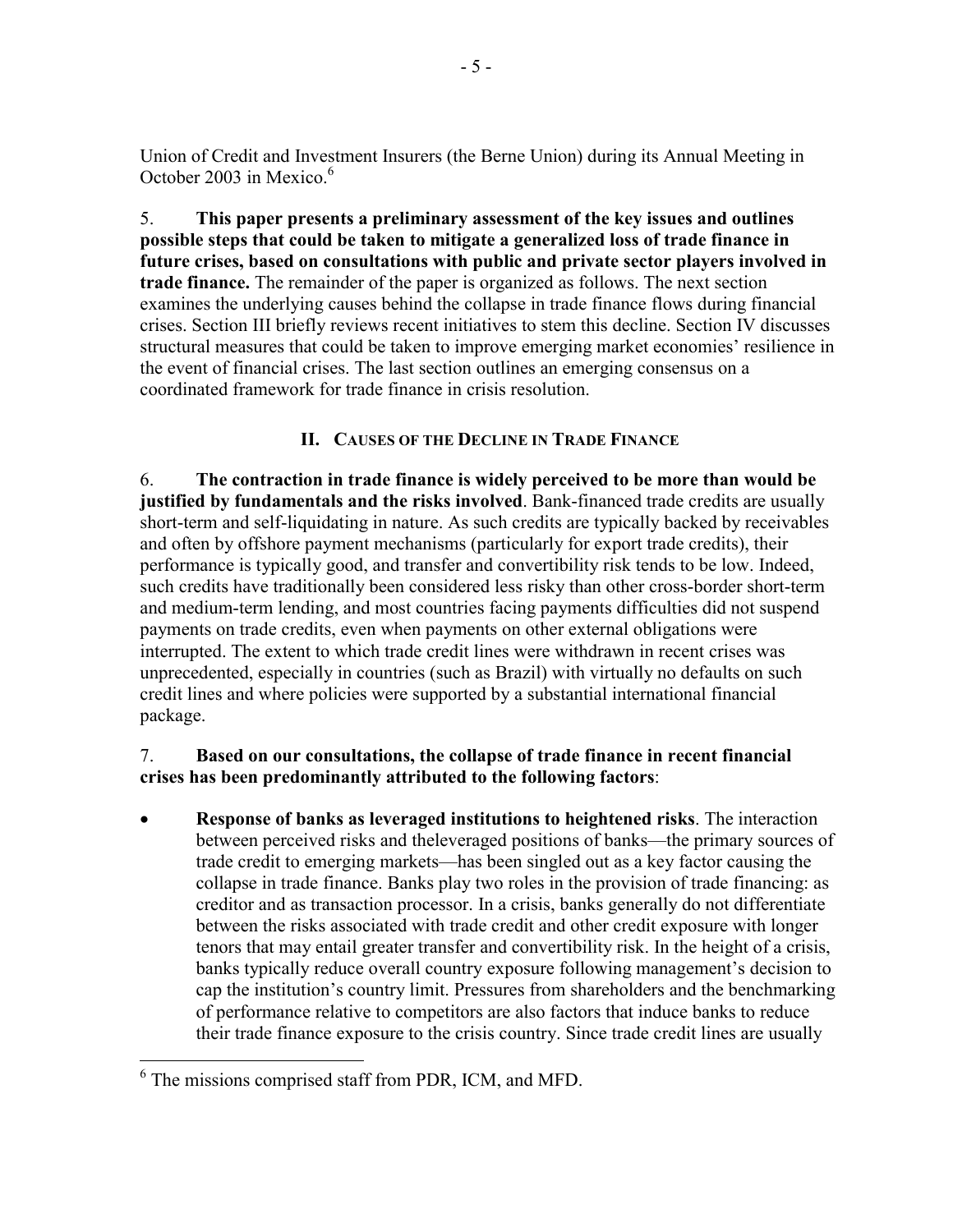short-term and can be redeemed quickly at par, they are operationally the easiest asset class for a bank to cut at a time of heightened risk aversion (often, for example, by simply not renewing maturing credits). Observers have further noted that the trade finance industry has in recent years become a two-tier industry: smaller and more opportunistic players tend to pull out quickly at signs of distress, while the top players tend to scale back their overall exposure while adjusting the terms of their trade facilities.

- **Lack of insurance when it is needed**. Trade credit insurers, private and public, tend to tighten their cover policy in response to crises. In the case of Brazil, the cut in bank-financed trade credit was accompanied by the disappearance of incremental credit insurance to those who were not previously insured. Since the international commercial insurance and re-insurance industry was constrained by country limits on Brazilian exposure during its recent financial crisis, insurers could not make new cover capacity available to potential credit risk hedgers. Again, the lack of sufficient differentiation between short-term, self-liquidating trade credits, and other categories of credit exposure by rating agencies may have played an important role in the process. Most export credit agencies (ECAs), with a mandate to promote national trade, are required to break even in their operations. In addition, many of them are no longer involved in the provision of short-term trade credits following privatization and structural changes in the last decade. The WTO rules on subsidies<sup>7</sup> may make it difficult for ECAs to undertake countercyclical operations amid a crisis environment.
- **Herd behavior among trade finance providers such as banks and trade insurers**. Decision making by international providers of trade finance during crises is often dominated by perceptions rather than fundamentals, and a withdrawal by one player tends to trigger similar actions by others. Herd behavior in the form of creditors' "rush for the exit" and inadequate information about the financial condition of corporate clients or of economy-wide prospects can aggravate risk perceptions and make a prophecy self-fulfilling.
- **Weak domestic banking system**. A decision by international banks to reduce trade credit lines to a domestic bank will clearly limit the latter's ability to provide trade credit to its domestic corporate clients. However, external factors are not the sole reason for sharp cutbacks in trade credits by domestic banks. It is noteworthy that banking systems that were weak prior to the onset of a crisis contributed significantly to the collapse of trade credits. In such cases, banks under stress will seek to reduce their exposure to risk and raise their capital ratio by down-sizing their balance sheets. As a result, they will reduce their intermediation of trade financing provided by foreign banks. Moreover, banks may trade up in terms of asset quality by purchasing

<u>.</u>

 $<sup>7</sup>$  As specified in Articles 1 and 3, and Annex 1 of the WTO Agreement on Subsidies and</sup> Countervailing Measures.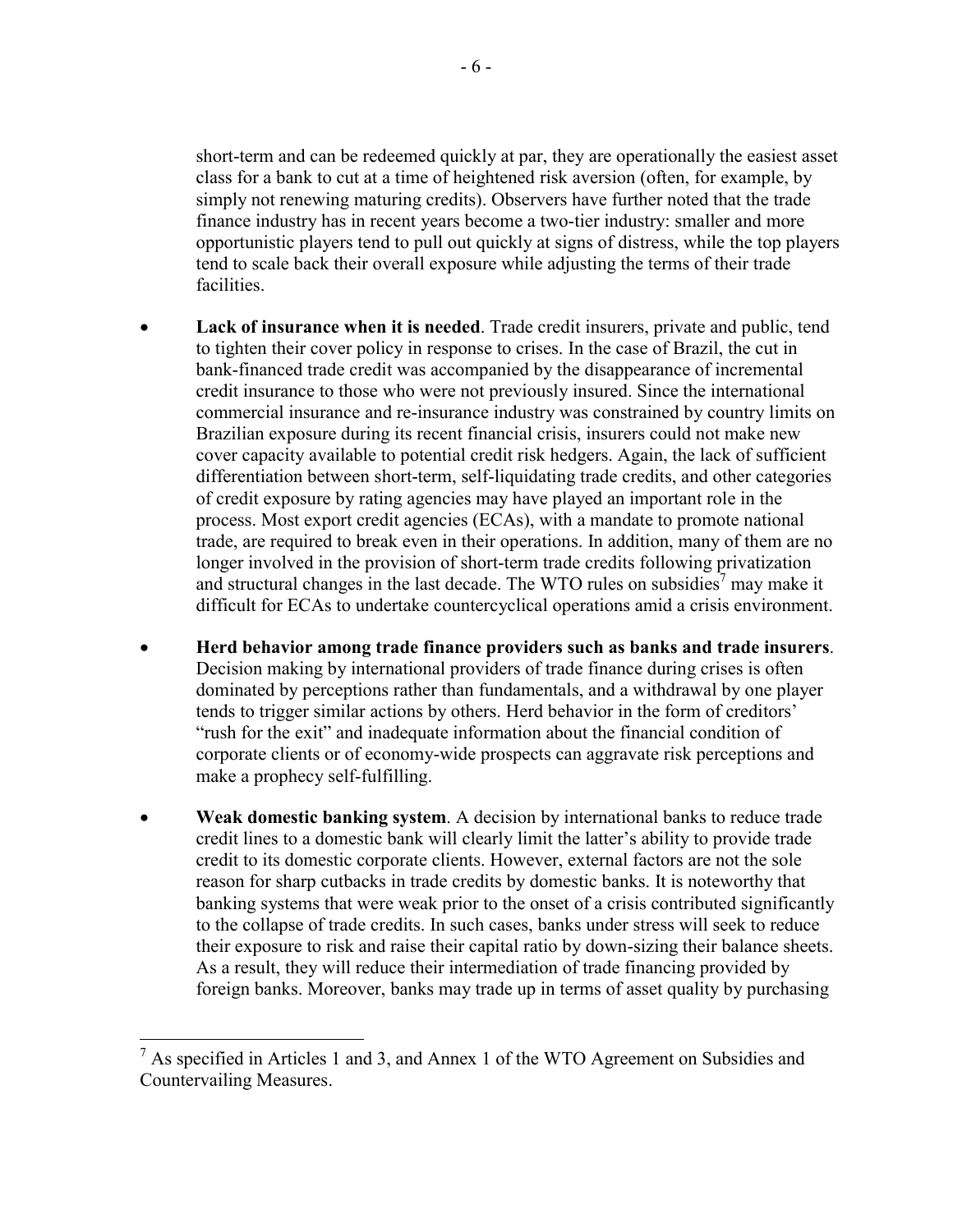government securities or investing off-shore, and reducing their exposure to corporate risk.

8. **Changes in the banking sector and external financing to emerging markets in recent years also have a bearing on the decline in trade finance during recent crises**. Consolidation of the international banking sector in the last 10–15 years has left fewer banks participating in trade finance, leading to a greater tendency towards similar and simultaneous decisions on cutbacks in trade credit lines to a crisis country. Moreover, many international banks provide relatively low return-on-capital trade finance services alongside other higher value-added products (e.g., investment banking business) to their emerging market clients. When markets for the latter dry up, there is less impetus to provide trade finance to emerging markets. Finally, as international bond issues have replaced syndicated bank lending as the main form of private capital flows to emerging markets, London Club debt workouts are no longer common. As a result, the side-agreements on maintaining short-term trade credit lines associated with such workouts do not tend to arise.

# **III. INITIATIVES TAKEN DURING RECENT CRISES**

9. **In the context of a stabilization and reform program, several initiatives were launched during recent financial crises to deal with the collapse in trade finance.** These initiatives have involved the private sector, the government, multilateral financial institutions, and official bilateral credit agencies and can generally be characterized as addressing *liquidity shortages, risk perceptions and confidence gaps*, and *collective action problems*.

10. **Intervention by crisis country governments.** Country authorities, with the support of official bilateral creditors in some cases, have provided funding directly or through the domestic banking system to exporters and importers to alleviate the shortage of trade finance. These facilities were aimed mostly at meeting *liquidity shortages* when international banks reduced their trade credit lines.

- In Brazil, where the domestic banking system was considered on a sound footing, the central bank provided US\$1.8 billion between August 2002 and early 2003 through auctions to banks to meet demand for pre- and postshipment export finance. The credits were short-term and carried a market-determined interest rate, and the credit auction stopped when private sector financing seemed to be normalizing.
- In Indonesia, where the domestic banking sector was weakened by mounting nonperforming loans, the central bank deposited US\$1 billion of its international reserves in 12 foreign banks as a guarantee to letters of credit issued by Indonesian banks for the financing of imports by export-oriented firms. In addition, the government set up a hedging facility (swap and forward facility) for exporters, and a rediscount facility to provide liquidity for pre- and postshipment exports. These measures were deemed to be helpful; no claim was made on the fund deposited by the central bank for L/C guarantee.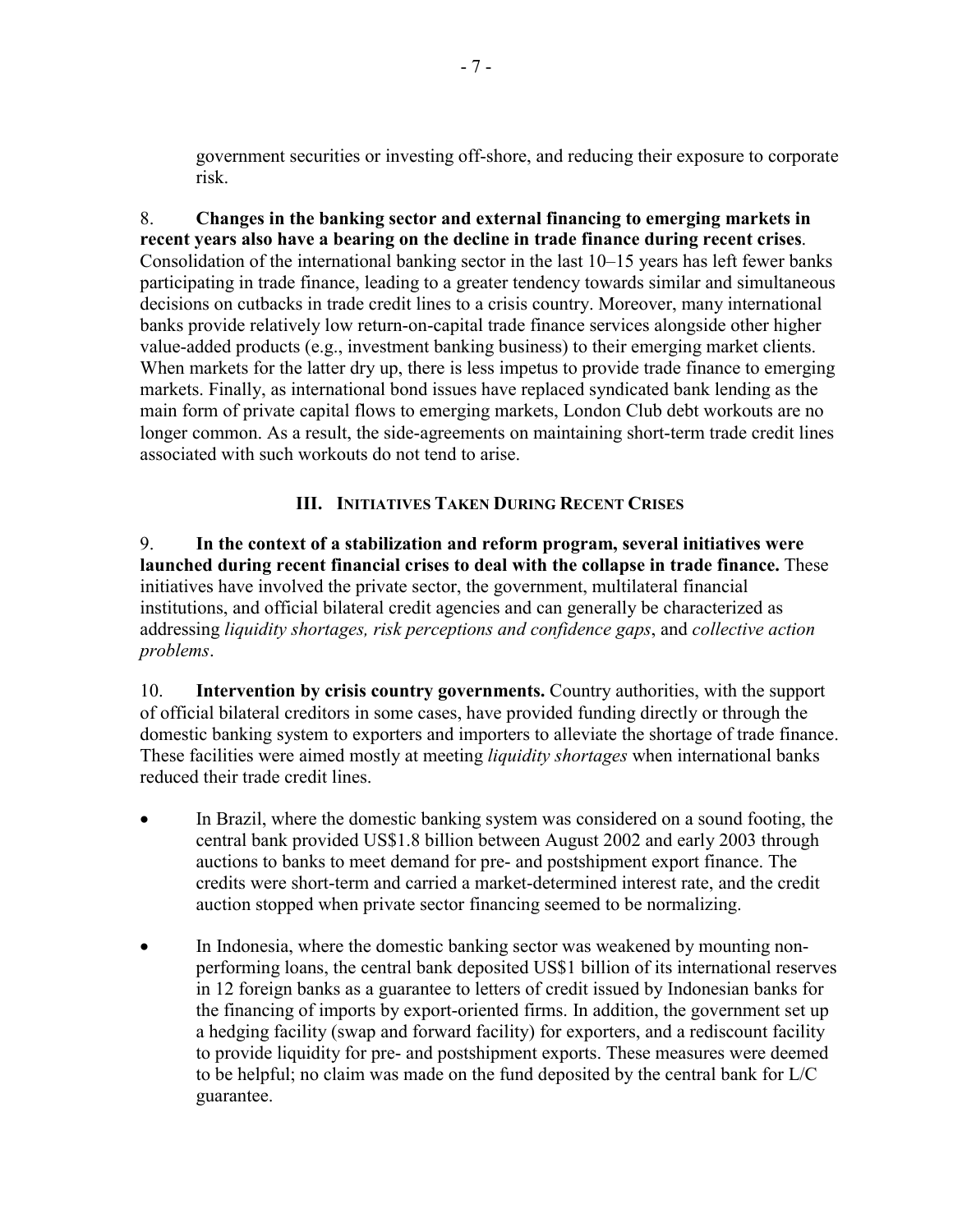In Korea, as trade financing shrank following the outbreak of the crisis in 1997, the Bank of Korea provided US\$2.3 billion from its foreign exchange reserves to commercial banks to finance imports of raw materials and purchase export bills of exchange from exporters.

11. **Support from bilateral credit agencies**. Support from bilateral agencies was less common than intervention by crisis country authorities, and targeted to address *risk perceptions* through the use of guarantees as well as *liquidity shortages* through direct financing. For example:

- To support the Indonesian authorities' stabilization effort, Japan Export and Import Bank (now JBIC) provided financing via the Bank of Indonesia to guarantee payment of letters of credit issued by local banks. The facility was hardly used at the beginning due to stringent qualification requirements and restrictions on lending for working capital. Utilization of the facility improved as the impediments were addressed.
- The U.S. Eximbank extended short-term credit lines to Korea in its 1998 crisis (amounting to US\$900 million), but this increase was largely offset by a reduction in long-term credit.

12. **Intervention by international financial institutions (IFIs)**. MDB intervention tended to focus on the provision of financing to both government agencies for on-lending to the private sector and to private sector financial intermediaries for on-lending to their corporate clients. In most cases, IFI initiatives addressed *liquidity concerns* through the provision of temporary financing, although in some cases guarantees were provided as a means of reducing *risk perceptions*. For example:

- During the Asian crisis, the Asian Development Bank (AsDB) provided a loan to the Export and Import Bank of Thailand for on-lending directly and through local banks to small- and medium-sized export enterprises for pre- and postshipment export financing. Through a partial credit guarantee, AsDB supported a parallel syndicated loan that was much larger than its direct lending and effectively mitigated transfer and convertibility risks for the participating international creditors. Exporters' demand for AsDB-supported trade finance facilities decreased as local commercial banks increasingly resorted to their own funds due to eased liquidity conditions. The AsDB also supported trade finance in Pakistan by providing a political risk guarantee facility for international banks confirming letters of credit issued by Pakistani banks on behalf of small and medium exporters.
- The IFC, jointly with ABN-AMRO, set up a trade financing facility in Pakistan in 2000. This facility entailed IFC assuming a portion of the credit risk associated with trade finance business originated and booked by ABN-AMRO. During Brazil's financial crisis in late 2002, the IFC extended loans to Brazilian banks that are major players in the country's trade finance sector for the provision of pre- and postshipment export finance to their clients. The IFC loans were complemented with loans syndicated among several dozen international banks, as well as IDB. A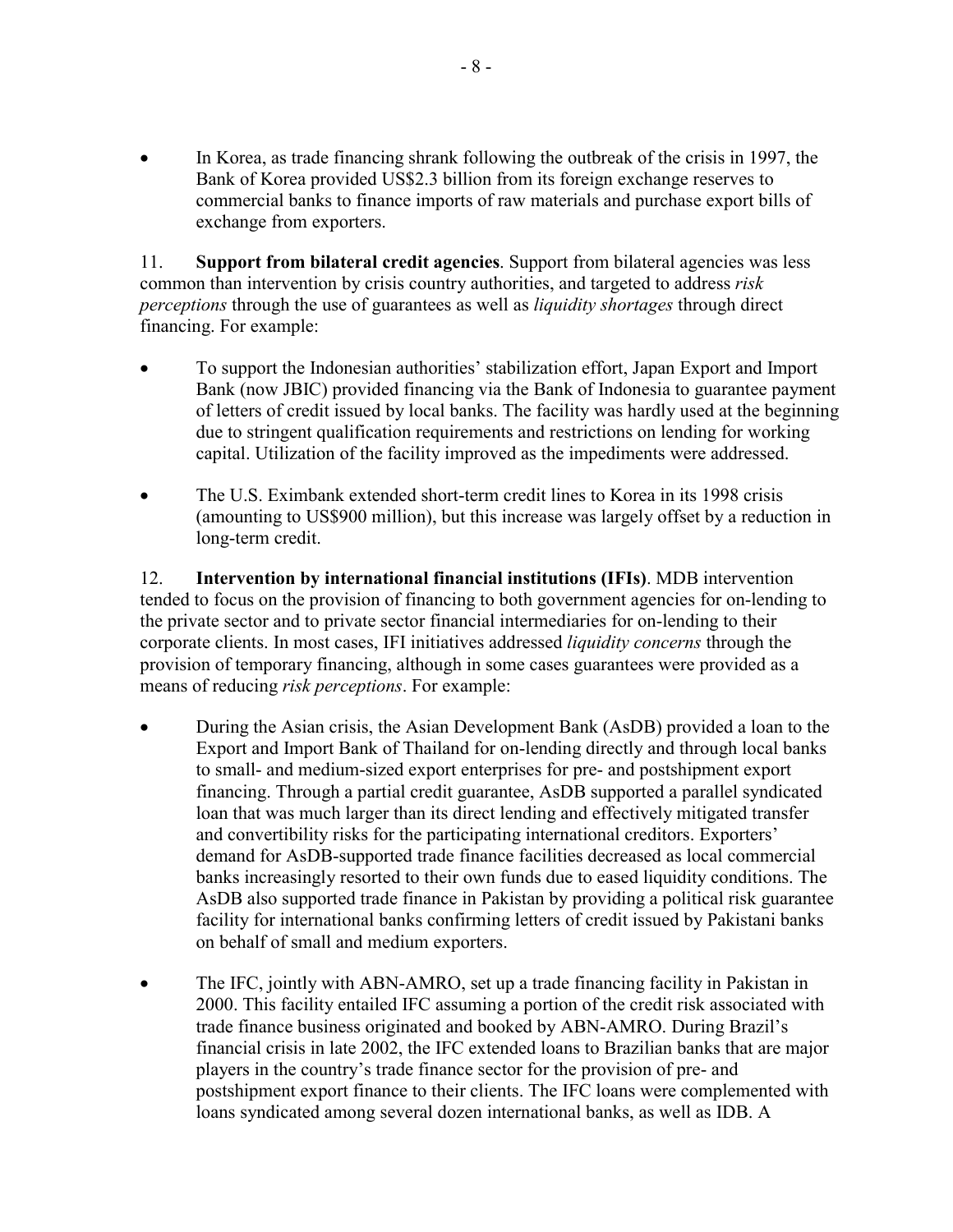preliminary assessment by the IFC suggests that the IFC-supported trade finance facilities were successful—because of their de facto mitigation of perceived transfer and convertibility risk—in convincing international banks to re-extend trade funding that have been withdrawn and thus contributed to the government's crisis resolution efforts.

The EBRD provided guarantees to foreign banks on their trade credit lines, which helped mitigate risk. While support provided under its Trade Facilitation Program were largely successful, interventions in Russia in the 1990s were less so because of the domestic banking crisis.

13. **Agreements with international banks.** To address *collective action problems* following the withdrawal of trade credit lines by international banks, several crisis country authorities reached agreements with these banks to maintain their cross-border exposure. For example:

- In Brazil in 1999, an agreement was reached by the international banks in March to maintain their short-term credit lines (then approximately US\$25 billion) through August. The arrangement—helped by moral suasion from the authorities—was relatively informal and involved joint Brazil-IMF monitoring of credit levels.
- The government of Indonesia sought to induce major international banks to maintain trade credit exposure to the country in 1998, by asking banks to rollover trade exposure until the authorities could launch an offer to exchange short-term claims for medium-term bonds. The resulting agreement included clearance by the government of trade finance arrears owed by private Indonesian banks, which were recovered later, and a Trade Maintenance Facility under which foreign banks would open trade credit lines and maintain their exposure to Indonesian banks.

14. **Several lessons can be gleaned from the experiences with past policy initiatives to address collapses in trade finance**, which may help provide some guidance on key issues to be addressed before undertaking measures to preserve trade credit lines to crisis countries (see Box 1). As more data become available, an appraisal of the effectiveness of these initiatives will provide additional insight. This will, for instance, help to assess the extent to which financing mobilized under the umbrella of a MDB A/B-loan structure is additional and to address the question of whether wider use of B-loans would diminish the willingness of the private sector to sustain ongoing trade financing operations to emerging markets.

 $\overline{a}$ 

 $8$  The agreements called for banks to maintain cross-border exposure, including on inter-bank and trade credit lines, which would still permit banks to shift the composition of their overall exposure. Moral suasion from the central banks in creditor countries was important in some of these cases.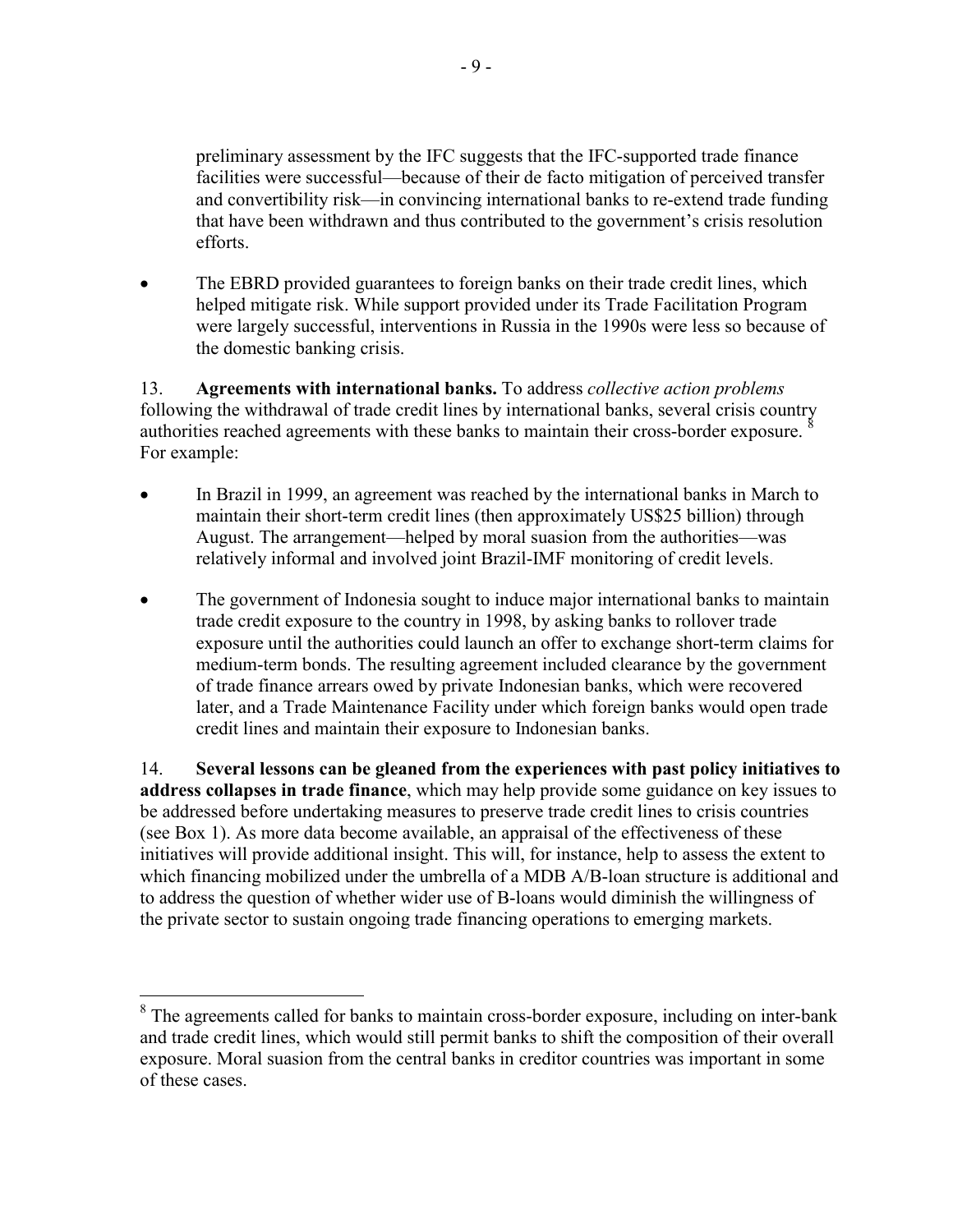#### **Box 1. Lessons From Past Initiatives**

Five key lessons generally emerged from a review of the recent experience:

- **Macroeconomic adjustment and reform policies**. The implementation of macroeconomic and structural policies to address the underlying causes of the crises is a pre-requisite for the restoration of confidence and the maintenance of trade credit lines. In some cases, this may prove to be sufficient to reverse the decline in trade (and other) credit flows. Without the right policy environment, trade finance initiatives are unlikely to be effective, no matter how appropriately designed.
- **Strength of the domestic banking system**. The lack of success of several initiatives highlights the importance of a sound domestic banking system in facilitating the flow of trade finance. The spillover of financial crises to the domestic banking system affected the role of banks in the trade finance chain. As a result, trade finance facilities that relied heavily on intermediation by domestic banks were unsuccessful.
- **Targeted initiatives to support short-term pre- and postshipment export financing**. As noted above, many of the initiatives put forth by country authorities, IFIs, and official bilateral agencies focused on financing exports at the pre- and postshipment stages. In many cases, exporters require financing at the preand postshipment stages to undertake critical activities (including importing inputs) for the production of exportable goods. However, some observers noted that postshipment export financing is a problem of buyer's risk, which is different from the risk arising from preshipment export and import financing. Given the importance of exports in generating much needed foreign exchange and reinvigorating economic growth during a financial crisis, interventions rightly targeted this part of the export production process. Other initiatives—particularly those aimed at supporting key imports that are vital for production and export activities in a crisis country (such as energy)—may also merit consideration.
- **Role of key players**. Leadership and ownership by country authorities was seen as a crucial element in the effective design of initiatives and the restoration of private sector confidence. In addition, country authorities, through their knowledge of their economies, are arguably in the best position to provide shortterm liquidity to the export sector during crises, when such intervention is warranted. Other institutions, such as MDBs and ECAs, are better equipped to provide external financing when needed to address confidence gaps or problems arising from risk perceptions. Some of these institutions, particularly ECAs, are likely to continue to have a relatively limited role. While ECAs did play key roles in the provision of financing in some cases, their focus on medium- and long-term credit, as well as institutional limitations under various formal and informal rules, suggests that without changes in their existing policies, most ECAs would not be in a position to play a major role in the maintenance of short-term trade credit during financial crises.
- **Design of the initiatives**. The most successful initiatives satisfied several key criteria: (i) timeliness, in that the initiatives were put in place quickly and could also wind down quickly; (ii) appropriate pricing; and (iii) flexibility in design to ensure that the facility was actually used by the relevant parties. Going forward, it would be important to ensure that these initiatives are based on market principles and facilitate the resumption of private sector financing.

#### **IV. STRUCTURAL MEASURES TO STRENGTHEN TRADE FINANCE FACILITIES**

15. **The review of recent country cases indicates that efforts to facilitate the financing of trade should focus not only on crisis episodes but also on appropriate**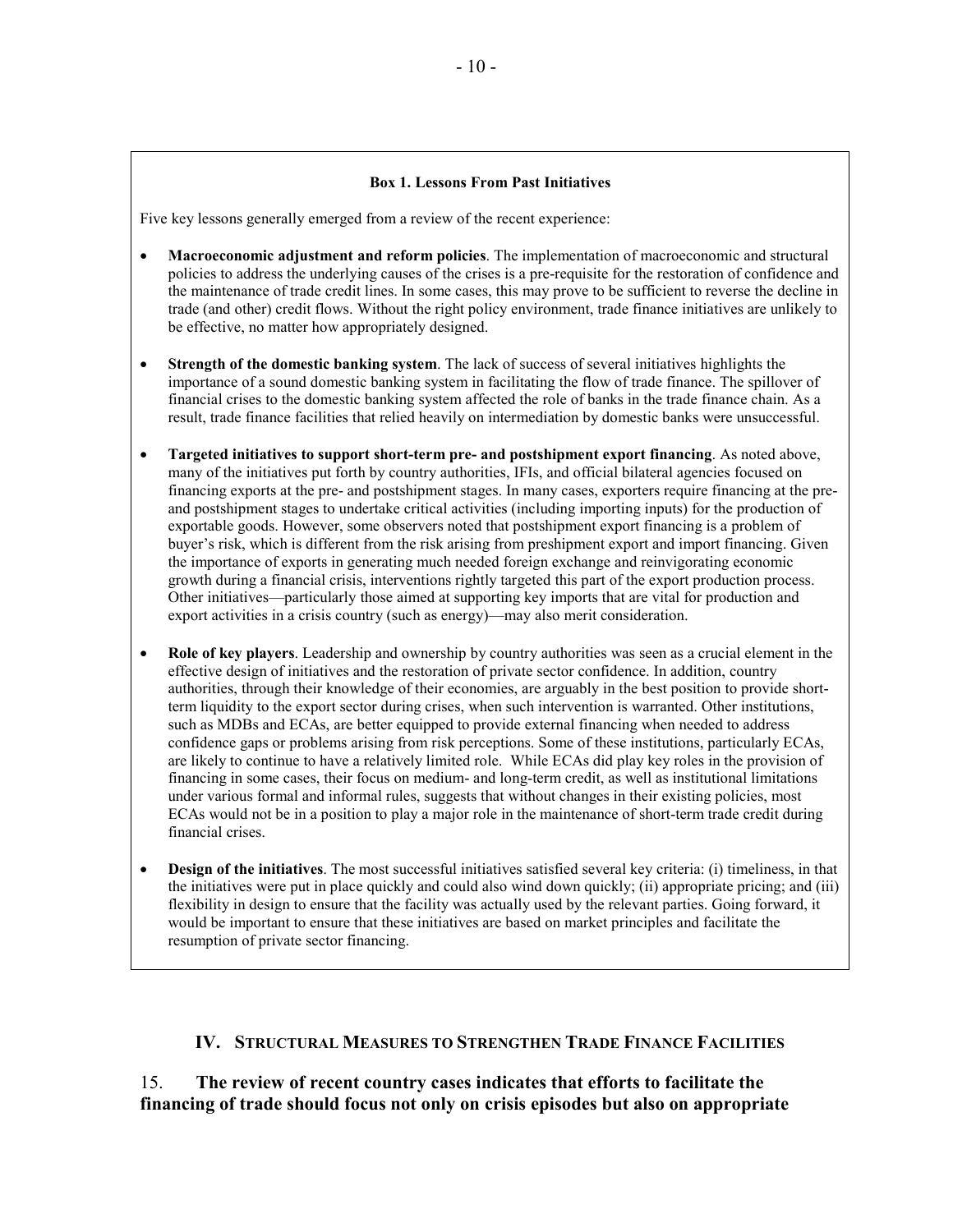**structural changes which can, and probably should, be taken to enhance the efficiency of capital markets and to reduce the severity of crises.** In this regard, a range of measures could be considered aiming at diversifying risks and improving the functioning of market institutions.

#### **A. Risk Differentiation by Rating Agencies and Bank Regulators**

- It has been noted that assessments of credit risk by international rating agencies have focused heavily on transfer and sovereign credit risk and that rating agencies could be encouraged to take a more differentiated view of trade credits. Explicit ratings differentiation between trade finance assets and other categories of emerging market credit exposure may help reduce the sensitivity of trade credit lines to changes in perceived transfer and sovereign credit risk. It could also open the door for wider use of capital market structures for trade finance (see below).
- Some have suggested that more homogenous treatment by banking regulators of implicit or explicit seniority of appropriately documented pre- and postshipment export trade finance transactions could help reduce the pressure for banks to cut trade finance exposure to emerging markets. Bank regulators in several European countries provide explicit provisioning benefits for credit exposure taken by banks within their national jurisdictions, when assets being funded or acquired are included in syndication structures. However, other countries leave it up to the banks to decide how they should provision for a certain loan. The implementation of new generation of general prudential guidelines (Basel II) may strengthen the relation between trade credit and internal bank capital allocation. This and other implications of Basel II need to be explored.

# **B. Expanded Use of Capital Market Structures for Trade Finance**

- With greater risk differentiation by rating agencies and development of a country's legal infrastructure, it was suggested that asset-backed securitization funding structures for trade finance could be more widely used in emerging markets, thereby reducing their reliance on international commercial banks for trade finance. Structured financing diversifies risks to capital and money market investors who are much less leveraged than banks and hence less risk averse. The potential benefits as well as limitations of structured financing would need to be explored further.
- In addition, it was suggested that, where possible, increased use of domestic market liquidity (e.g., pension funds) to fund trade finance would also help diversify risk and provide a relatively secured asset class for domestic investors. Nevertheless, there is some question whether pension funds could be a source of significant trade financing.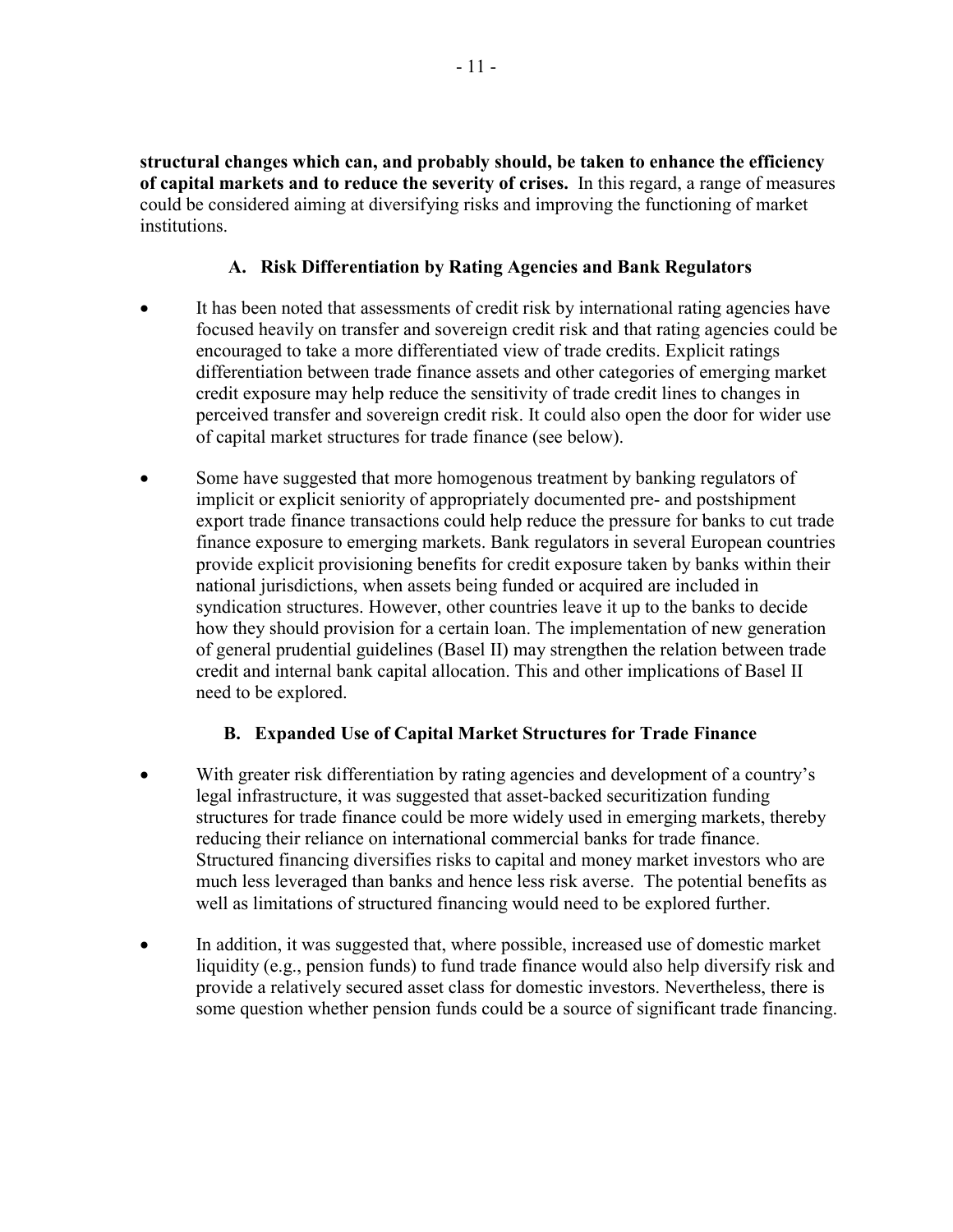# **C. Risk Sharing Among MDBs, ECAs, and Private Insurers**

16. MDBs, including MIGA of the World Bank Group, could explore ways to play a more prominent role in addressing the transfer and convertibility concerns of international insurers.

- An MDB could act as "insurer-of-record" for a particular insurance policy being underwritten on behalf of an emerging markets borrower, but re-insure much of the underwritten policy with other insurers. The MDB's preferred creditor status, arising from the actual assumption of contingent credit exposure to an emerging market borrowing entity, would provide transfer and convertibility risk mitigation to other participant insurers.
- There may be scope for exploring more risk-sharing between the MDBs, especially their private sector windows, and other public and private export credit institutions, including in the political risk insurance (PRI) market.

# **D. Possible Modification of the Incentive Structure Governing Official ECAs**

- ECAs may give consideration to allowing a special exception to normal credit-risk practices of bilateral export credit agencies in crisis situations.<sup>9</sup> This may allow ECAs, where appropriate, to participate in risk sharing arrangements with other external creditors or a crisis country central bank or to provide emergency support as part of internationally-coordinated adjustment programs.
- Formal or informal international rules, such as the WTO rules on subsidies and the Consensus Arrangement or the relevant OECD guidelines, could be modified where warranted and supported by international consensus to help remove the disincentives to counter-cyclical operations of ECAs.
- ECAs could also be encouraged to make full use of available risk mitigants, including instruments already used by the private sector, such as derivatives, third-party guarantees, collateralized lending, and local currency lending where possible.
- Greater clarity could also be provided to ECAs about the likelihood of future debt restructuring under the auspices of the Paris Club, which may have contributed to a cautious stance on new lending.

<sup>&</sup>lt;sup>9</sup> A number of ECAs operate what is commonly referred to as "National Interest Account" for which certain cases can be underwritten, which are outside the ECAs' normal criteria.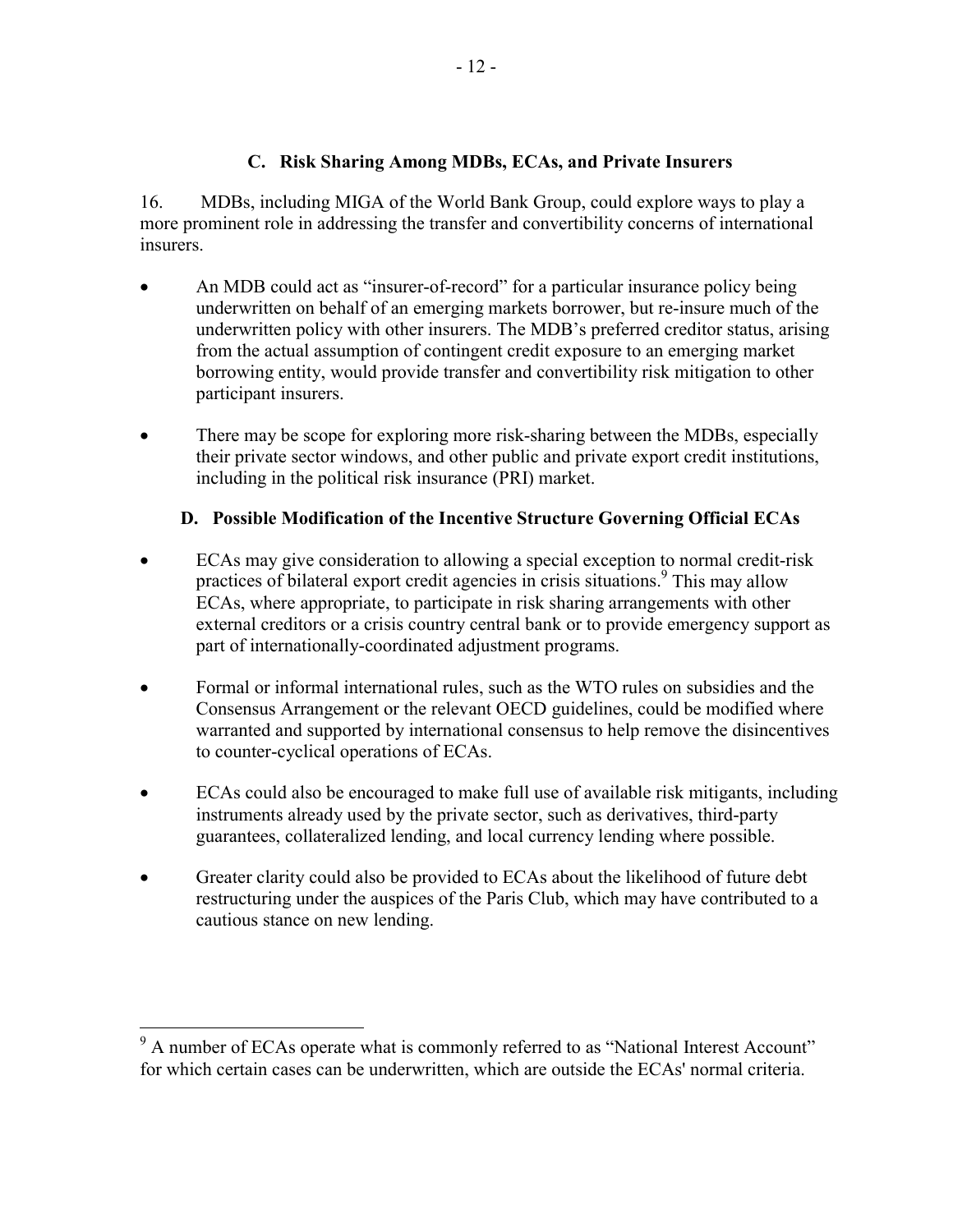#### **E. Regional Approaches to Deal with Intra-Regional Trade**

17. Intra-regional trade is a significant share of external trade in many emerging markets and such trade may not be financed by industrial country-based commercial banks. While more evidence needs to be collected for an assessment of the problems and possible remedies, participants in this market may be influenced by the collective action problems mentioned earlier. It was suggested that regional economic/trade forums could possibly be used to devise appropriate responses in the event of crisis. It was noted that promoting intraregional trade in ways consistent with WTO norms could reduce emerging markets' reliance on trade financing from industrial countries and help diversify risk. Various ways to support finance for intra-regional trade may be worth exploring.

#### **F. Medium-Term Export Financing**

18. Medium-term export financing is an important dimension of trade credit, both for necessary capital goods and project-related imports into a crisis country and for selected capital goods exports from the country. During recent financial crises, medium-term trade financing to the crisis countries also declined sharply. Wider use of structured financing and improvements on the incentive structure governing ECAs as discussed in the previous sections would help mitigate the decline and facilitate an early resumption of new credits. The latter is important for economic recovery in a crisis country.

# **G. Institutional Reforms by Emerging Markets**

19. Institutional reforms are important for strengthening the legal framework for international transactions, fostering competition in foreign trade and trade finance sectors, and deepening local capital markets. Steps to strengthen banking supervision, address non-performing loans, and improve corporate governance could help mitigate the fall in credit during a crisis. An effective macroeconomic and structural policy response to the pressures that arise during financial crises would also help minimize the adverse effects of a collapse in trade financing.

# **V. A FRAMEWORK FOR TRADE FINANCE IN CRISIS RESOLUTION**

20. **The effectiveness of the various recent initiatives and the lessons drawn offer insights into possible elements of a broad framework to help mitigate a collapse of trade finance in a crisis**. While the focus needs to be on implementing the right macroeconomic policies, there may be circumstances where, even in the presence of a sound macroeconomic reform strategy, targeted support to the trade sector could be usefully employed. This could arise where: (i) solvent enterprises and exporters in a crisis country, due to heightened risk aversion, are unable to access to trade finance as external creditors either cannot or are unwilling to provide such financing; and/or (ii) the relevant sovereign's ability to provide credible guarantees required by external trade finance providers is limited. In these situations, timely and appropriate external support could help enable country authorities, by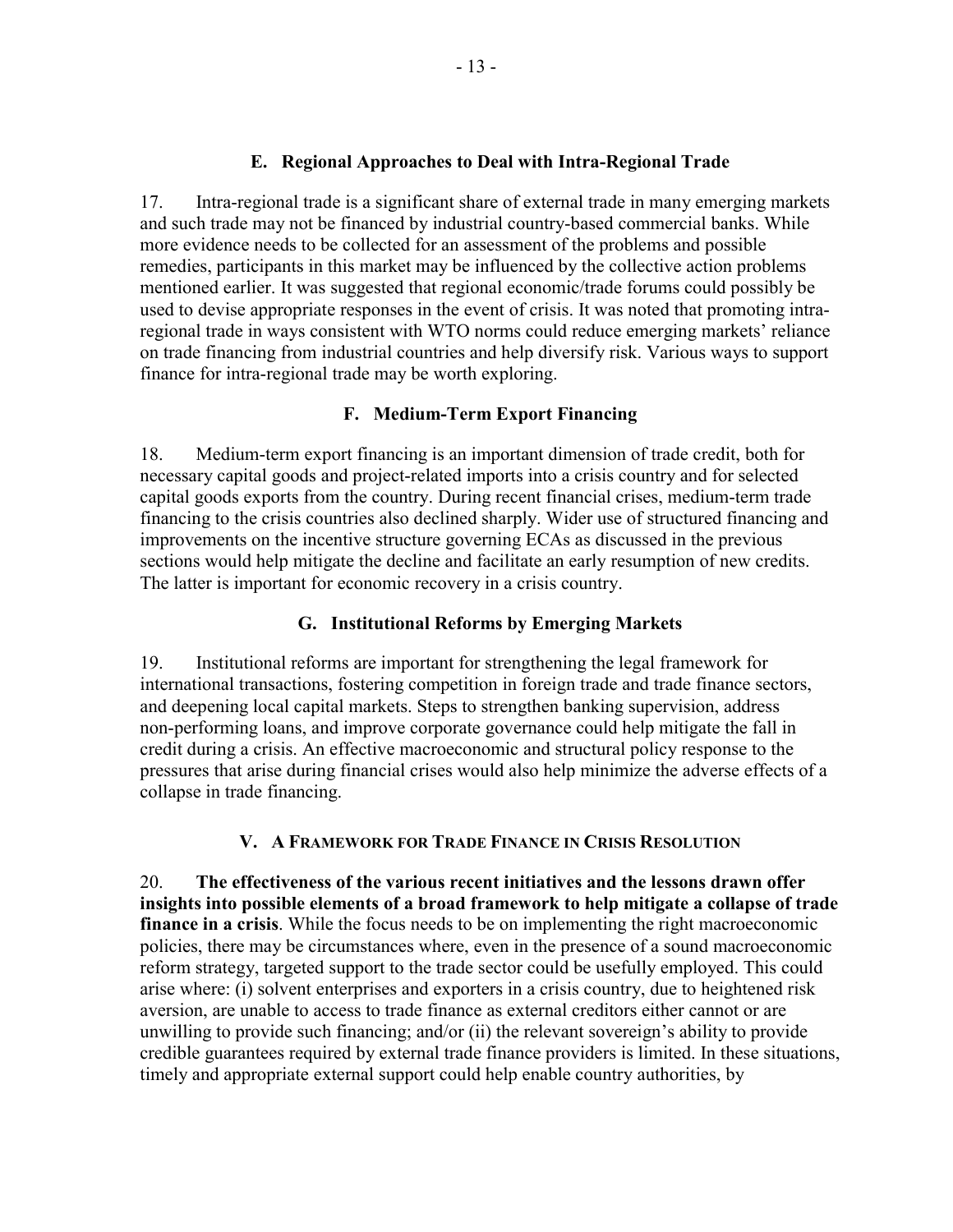implementing an adjustment program, to address the market failures that can contribute to the collapse in trade finance.

21. **Recent experiences suggest that, while the different characteristics of each particular crisis would require careful assessment and actions tailored to the specifics of each case, an effective approach could be built around MDB trade finance facilities** in support of actions by the country authorities to facilitate a resumption of private sector financing, complemented by a more coordinated approach by ECAs. In some cases, this could be reinforced by efforts to encourage private banks to maintain interbank lines. The following outlines elements of such an approach where further considerations may be useful.

# **A. Measures by Country Authorities**

22. **Removing policy uncertainty early on would go a long way in reducing perceived risks**. At the time of an imminent crisis, export creditors and insurers would benefit from improved clarity on the country's macroeconomic policies and on the views of the international financial institutions, especially with respect to the foreign exchange regime. An early dialogue between the authorities and trade credit providers and insurers would help set the stage for closer consultation and more coordinated action in crisis resolution. It was also noted that country authorities having the capacity to monitor short-term debt, including trade finance would be beneficial.

23. **In addition, steps could be taken by crisis country governments to signal their willingness to address the decline in trade finance.** In this regard, there could be a range of options for helping induce a quick resumption of trade finance by the private sector:

- **Make foreign exchange available for appropriately documented pre- and postshipment export trade finance transactions**. Maintaining short-term trade credit lines can help support foreign exchange-generating activities. Such credits have considerably less performance and credit risk than other types of cross-border debt.
- **Facilitate risk sharing among private and public, domestic and foreign creditors and insurers**. In exceptional cases and as part of a credible adjustment program, country authorities could use part of their foreign exchange reserves to provide guarantees for new credit extended by the private sector. It was suggested that authorities should make a commitment that trade-related external credit would not be affected by any future foreign exchange transfer and convertibility restrictions or debt moratorium or rescheduling. Some market participants argued that explicit provision of "de jure" seniority of trade credit would be valuable.

# **B. Efforts by the Official Sector**

24. **By providing temporary short-term trade finance liquidity, timely intervention by official sources of financing may help** in avoiding a collapse in trade financing, and preventing a liquidity crisis from becoming a solvency crisis. Such financing could be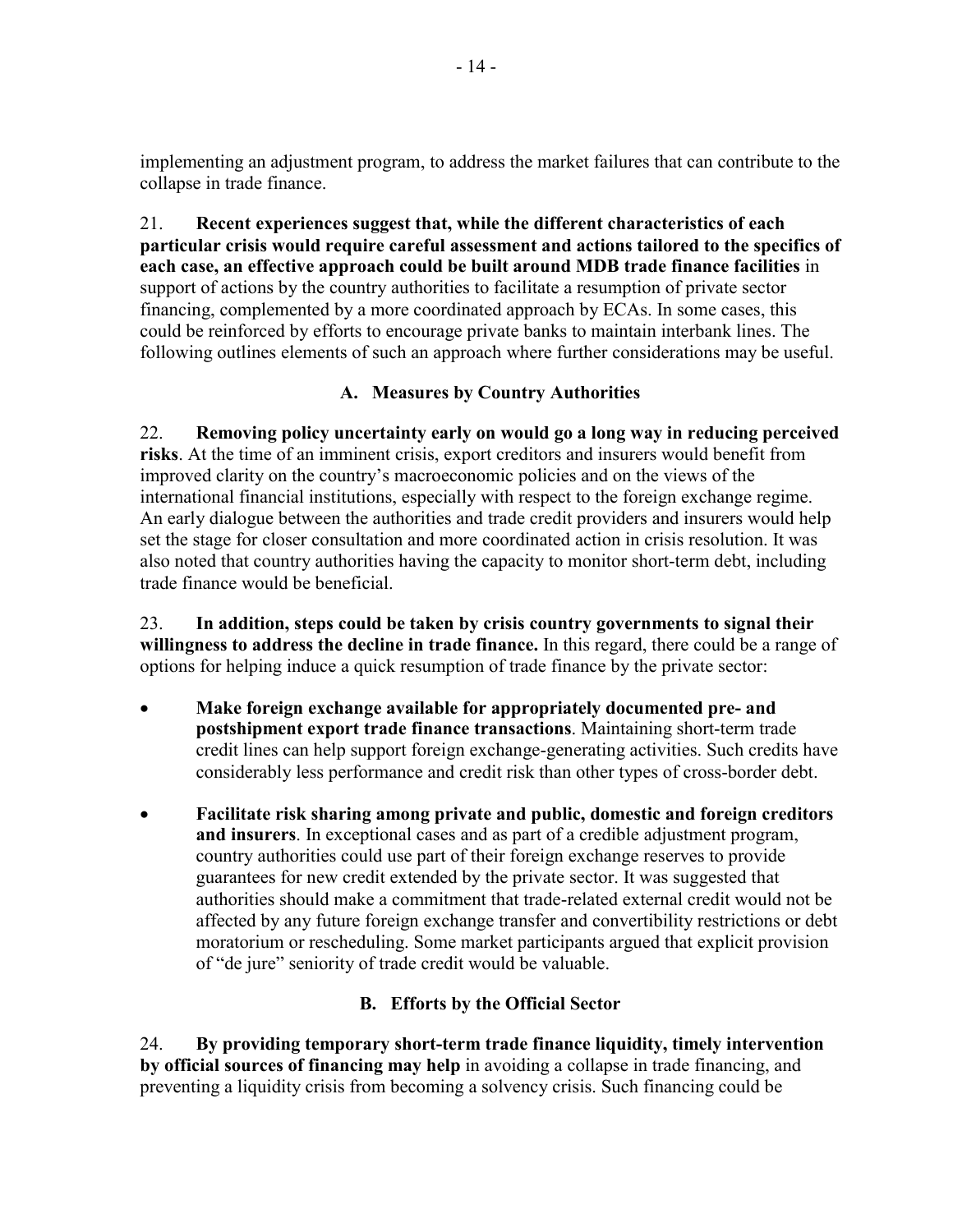provided by the country's central bank or fiscal authorities with resources from multilateral creditors, or official bilateral creditors.

25. **The effectiveness of such intervention depends on a timely and correct diagnosis of the underlying causes** behind the trade finance decline, particularly the relative roles of local and foreign banks, and other providers of trade credit. In addition, official financing would need to be provided so as to minimize moral hazard and to facilitate the resumption of private sector funding. Drawing on past experiences, the financial health of the domestic banking sector would be of particularly importance to the success of such initiatives.

- **In countries with a relatively sound banking system, local banks could be used to channel short-term credits to the trade sector**. Foreign exchange liquidity could be made available via commercial auctions to pre-qualified banks that are leading players in a country's foreign trade finance sector. It was noted that these banks, with their networks and information on sub-borrowers, would be better positioned to deal with adverse selection and moral hazard problems.
- **In cases where the domestic banking system has experienced systemic distress and banks are unable and unwilling to provide trade finance, official intervention would need to be channeled through other means**. A number of approaches were suggested. The relevant central bank could provide guarantees to enhance the acceptance of L/C issued by domestic banks. It could provide liquidity to the export sector by purchasing export bills of exchange from export enterprises or by setting up discount facilities to support appropriately documented pre- and post– shipment export transactions. In certain situations, it was suggested that non-bank financial entities or structures may need to be established to channel official financing with domestic banks handling trade finance transactions.

26. **Recent experience suggests that MDB trade finance facilities, properly designed and implemented, can be effective in mobilizing additional private sector funding during a period of heightened risk aversion**. MDB support, where appropriate, could include direct provision of financing or guarantee of financing to government agencies and intermediaries for on-lending to the private sector. MDB trade finance facilities could also provide risk pooling opportunities for private and public trade credit lenders and insurers, for instance through the use of a A/B loan structure, making use of their respective comparative advantages in operation and risk taking.

27. **Most official export credit agencies, as currently structured, are generally not well equipped to fill short-term trade financing gaps in times of crisis.** However, it was noted that ECAs are not a homogenous group, and, in some cases, some have played key signaling roles in helping to restore the confidence of the private sector and reinstating trade credit lines. In partnership with MDBs or country authorities, some ECAs have provided short-term lines of credit to crisis countries. It was suggested that ECAs could explore ways to play more of a counter-cyclical role, especially in the recovery stage, when a country is undertaking an internationally supported adjustment program. This could include facilitating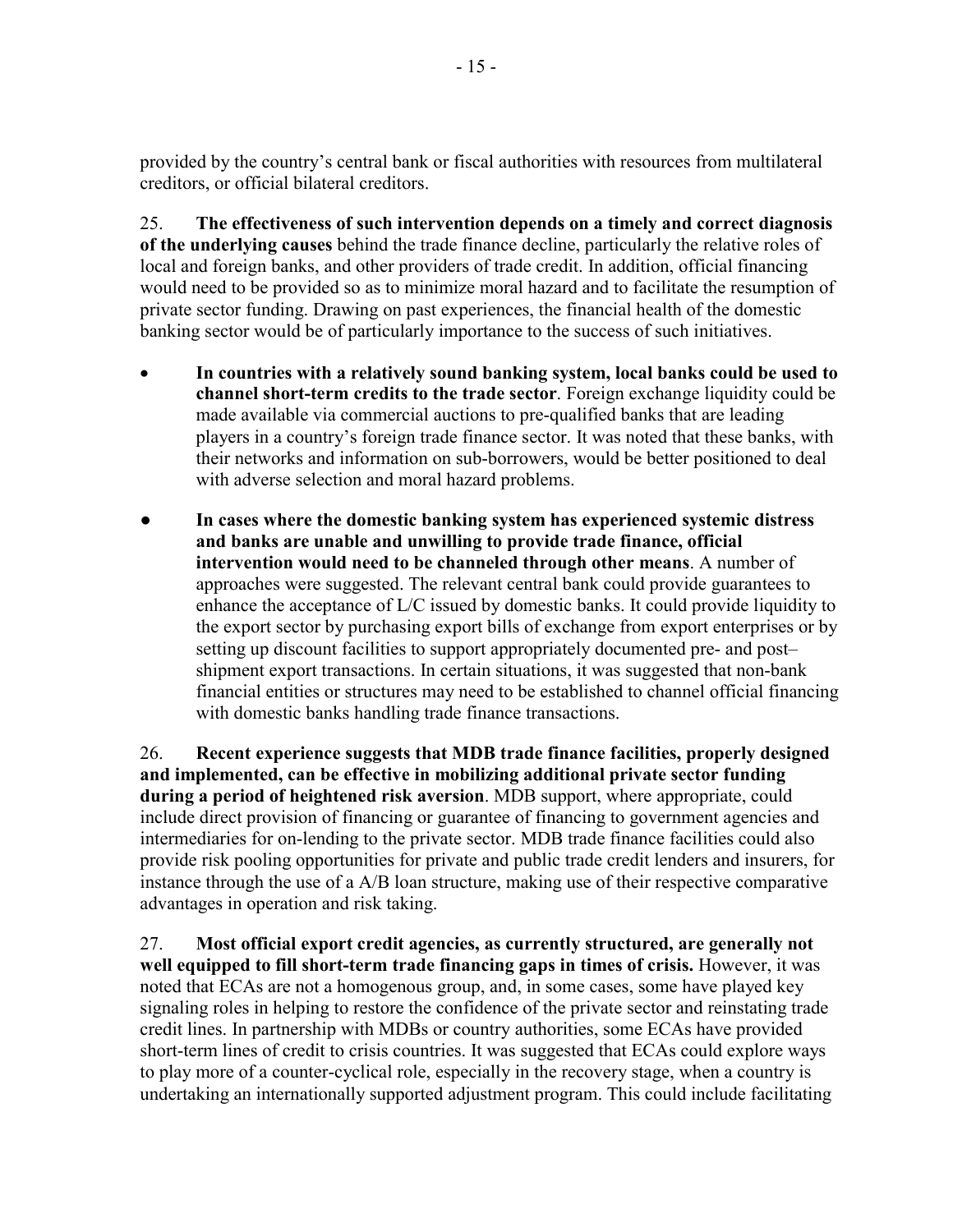medium- and long-term financing for investment in emerging markets, and rolling over or expanding short-term credit lines, including expiring maturities of originally longer-term credits.

#### **C. Efforts by the Private Sector**

28. **The involvement of private trade credit providers can help facilitate a rapid return to confidence and financing**. Such participation could be in the form of a formal or informal agreement between the country authorities and international commercial banks to maintain these banks' trade credit exposure to the country.

#### **D. Efforts by the Fund**

29. **The IMF may be able to play a supporting role in facilitating a country's efforts to address a decline in trade finance**. In situations where the authorities have sought Fund financing in support of an adjustment program and there are concerns about the loss of access to trade finance, Fund staff could facilitate the country authorities' efforts in exploring ways to encourage the maintenance of trade finance to the country, and Fund programs could build in the flexibility to accommodate the use of external resources and foreign exchange reserves in support of well-designed trade finance schemes.

30. **The extent of the Fund's involvement in activating and coordinating the steps outlined in this paper would likely depend on the circumstances of each crisis.** Among the possible modalities, three are worth noting and could be explored further: (i) the Fund staff could support the authorities who would take the lead in the process and cooperate with other creditors. Fund staff would not be actively involved in initiating and coordinating steps to address trade finance declines; (ii) Fund staff could help coordinate with other external creditors and insurers, while the authorities concerned are responsible for activating the crisis resolution framework; (iii) Fund staff could play a proactive role to trigger and coordinate the mitigation steps in cases where such role is required by other external creditors and insurers of trade finance.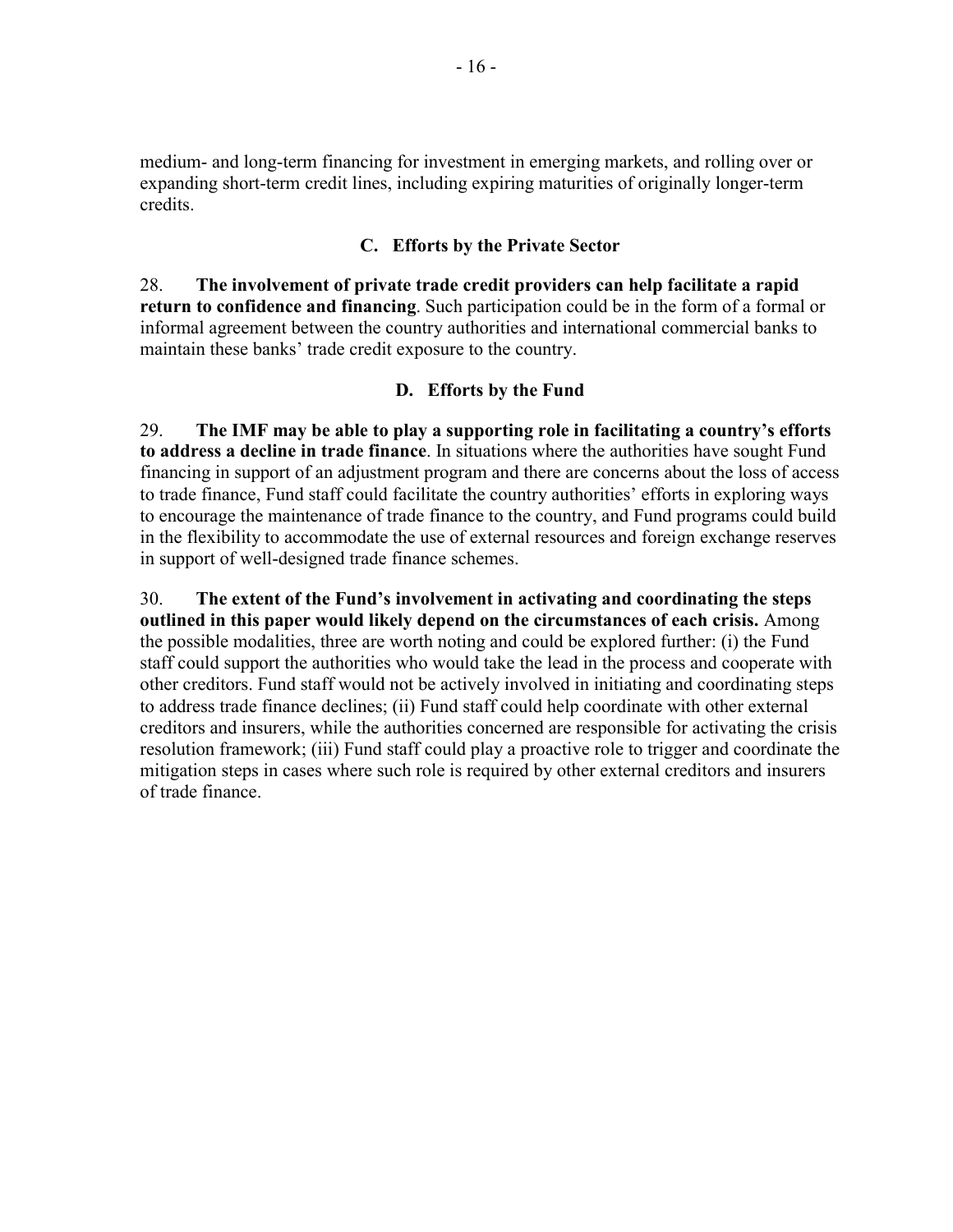

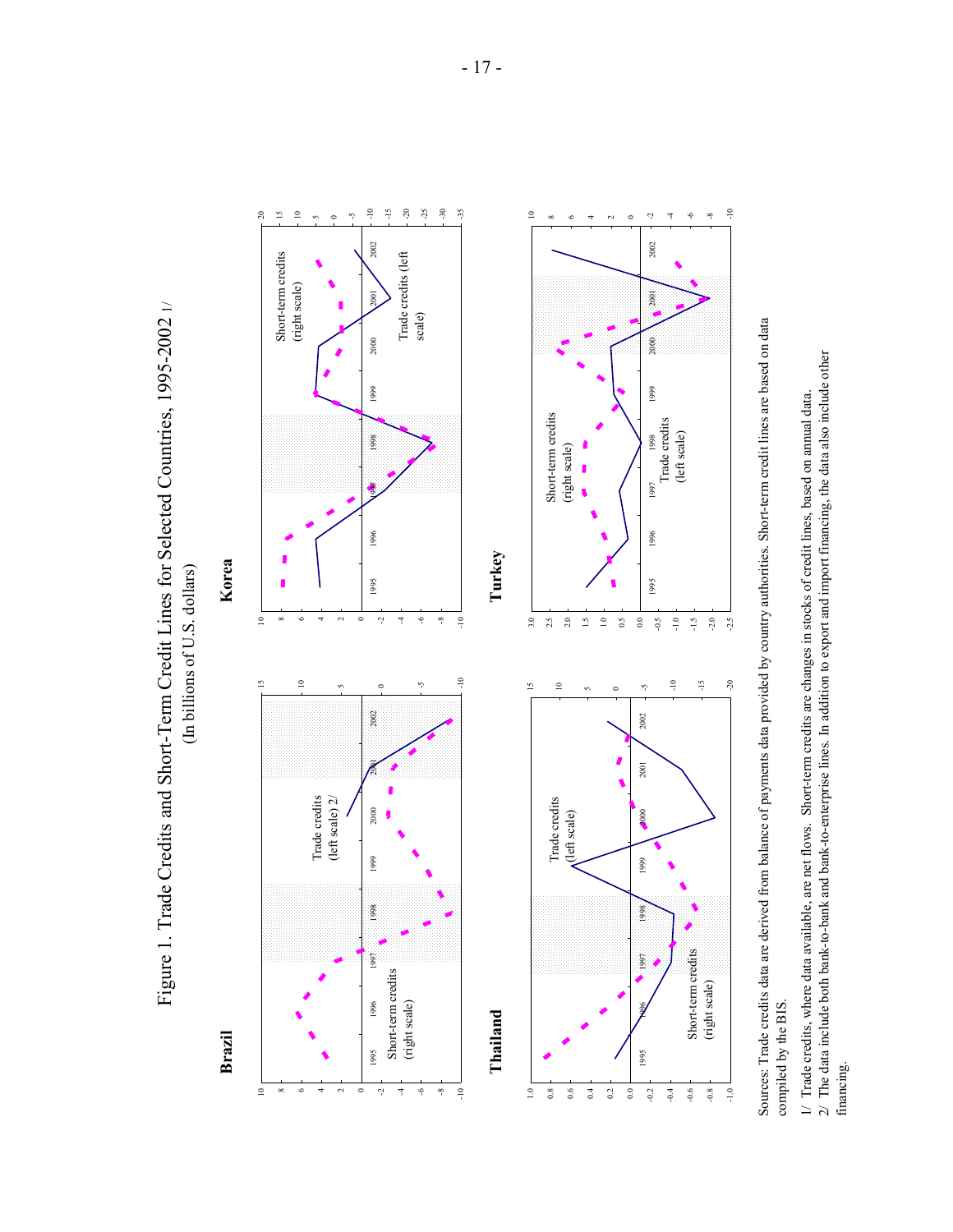

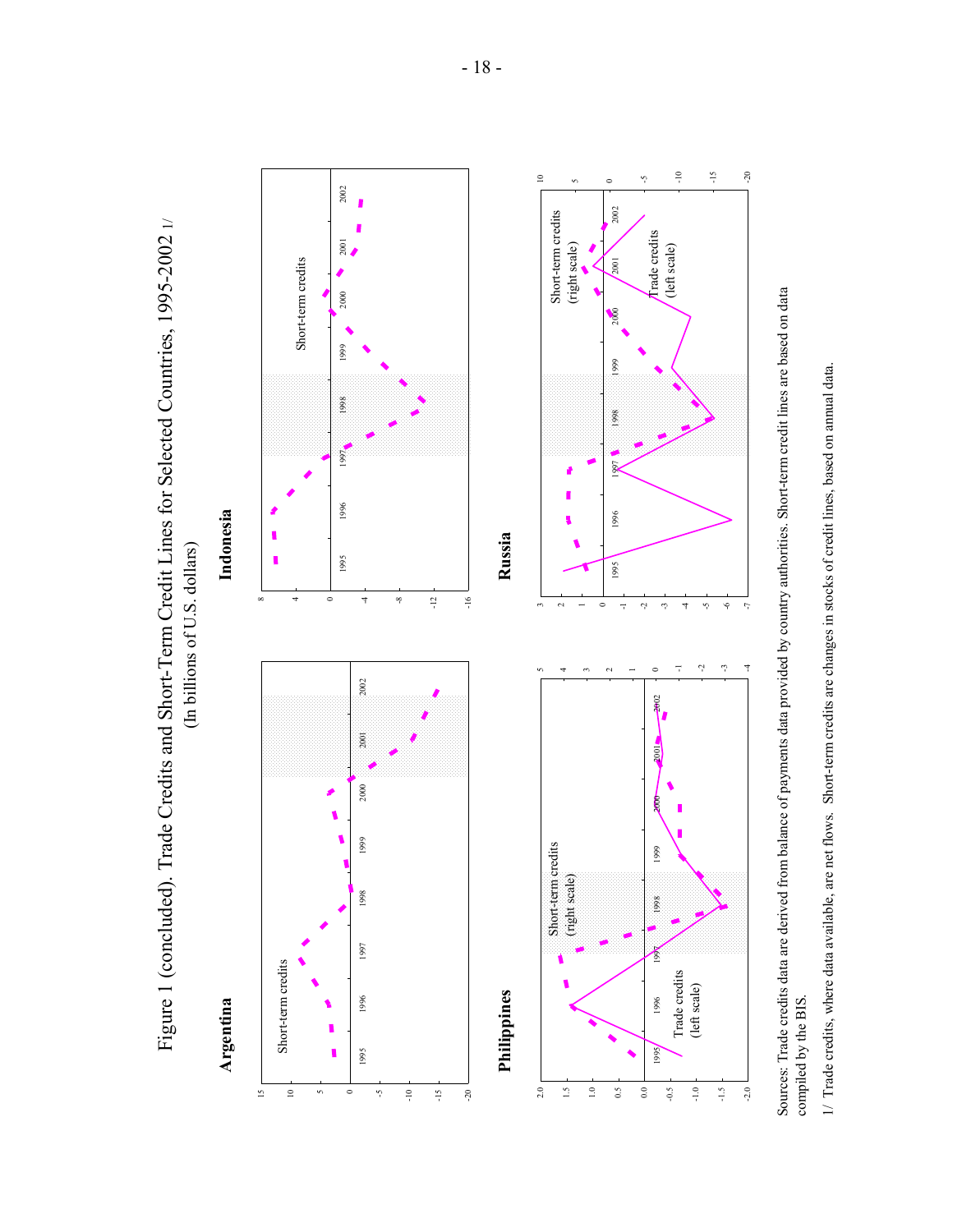#### **Glossary of Terms**

**A/B loans.** Lending arrangement whereby a multilateral institution makes a loan to a private sector borrower in an emerging market country, thereby becoming the "lender of record," that is, the sole contractual lender on the books of the borrower, with this status acknowledged by the government of the borrower's country. However, instead of maintaining the entire loan on its own books, the multilateral maintains only a portion of the loan—"A" loan—and participates the remainder of the loan—the "B" loan—to commercial banks and/or institutional lenders, either directly or through securitization.

**Asset-backed Financing.** Generally refers to all forms of financing where the lender has a claim over specific assets of the borrower, whether with or without a general claim against the borrower. An asset-backed security is characterized as an obligation that is supported by cash flow from a specific pool of assets (typically secured offshore); such securitization can involve the future cash flow of receivables related to exports, services or products. See also "Structured Financing."

**Berne Union.** The International Union of Credit and Investment Insurances. Established in 1934, this organization now has almost 50 of the largest export credit agencies and investment insurers from both member and nonmember countries of the Organization for Economic Cooperation and Development among its members. Institutions, not their governments, are members. The Union works for the acceptance of sound principles of export credit and investment insurance and the exchange of information and experience. It also has adopted a series of agreements and understandings by which members undertake to abide by certain maximum credit terms and terms for goods. The secretariat is in London, and members hold two general meetings each year as well as specialist seminars and workshops.

**Commercial risk.** One of the two main categories of risk insured by export credit agencies (the other being political risk). The term applies primarily to the risk of nonpayment by a private buyer or commercial bank or a public buyer due to default (protracted or otherwise), insolvency or bankruptcy, or failure or unwillingness to take delivery of the goods (i.e., repudiation). Usually excluded are cases where there are disputes between exporter and importer about product quality, delivery dates, performance, and the like. Claims will generally not be considered until these disputes are resolved. Also usually excluded are commercial risks on sales from exporters in one country to their subsidiaries in other countries.

**Confirmed letter of credit.** See letter of credit.

**Country limit.** A quantitative limit on exposure set by most export credit agencies and international banks to monitor and control their total commitments on individual countries.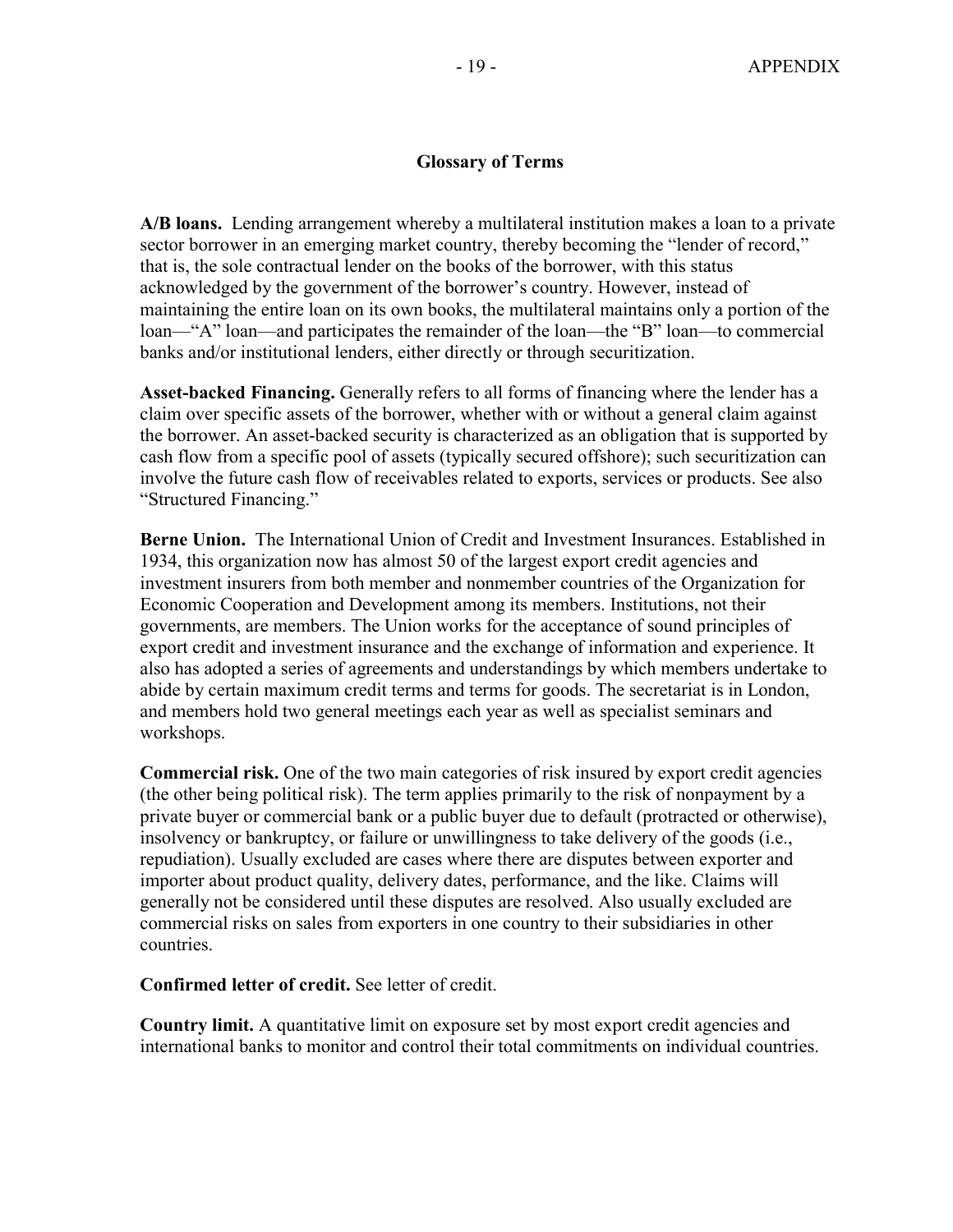Country limits apply usually to medium- and long-term business and only rarely include short-term business. They can have various forms, including annual maturities limits and contract limits.

**Cover.** The insurance provided by an export credit agency. Thus, for example, if some insurance facilities are available from such an agency for country X, that agency is "on cover" for that country. Conversely, where no insurance facilities are available, the agency is said to be "off cover." An agency's underwriting policy on a particular buying country is usually referred to as its cover policy for that country. But the term "cover" is also used more loosely to embrace insurance against both political and commercial risks.

**Credit insurance.** The principal product of an export credit agency. However, the term can include both export credit insurance and domestic credit insurance(i.e., insurance on sales within a country). Credit insurance protects the insured party (normally the seller), in exchange for a premium, against a range of risks that result in nonpayment by the buyer. In domestic cover, only commercial risks are involved. In export credit cover, both commercial and political risks are normally involved.

**Credit period**. The period from the time of delivery or acceptance of goods (for short-term business) or from the commissioning of the project (in project financing) until repayment is complete. Maximum credit periods are set for repayment periods. The starting point of credit for short-term business is set by the Berne Union agreements, and that for medium- and longterm business by the Berne Union and the OECD Arrangement.

**Escrow account.** An account, normally in an offshore bank (that is, a bank outside the country of the debtor or importer), into which all or an agreed proportion of the proceeds of export sales from the output of the project are paid. This account is then used first to service the loans that financed the project. Escrow accounts are an increasingly important part of the security package associated with project financing or a limited recourse financing. Normally, lenders and export credit agencies like to see such accounts hold the equivalent of about one year's debt-service payments. The existence of such accounts s a comfort to foreign creditors.

**Exchange risk insurance.** In a strict sense, cover issued against the risk of movements in the exchange rate between the currency of the exporter (and thus of the export credit agency) and the currency in which the export contract is denominated. It insures against the risk that, when the overseas buyer pays in the specified currency, the payment will be worth less in the exporter's currency than was expected when the contract was signed (and less than at the exchange rate for the exchange risk cover agreed with the export credit agency). However, the term is more usually—and loosely—used to refer to circumstances governing the exchange rate used by the export credit agency when paying a claim. Should it be the exchange rate on the date the export credit agency came on risk, or on the date the goods were shipped, or on the due payment date, or on the date when the claim is paid? There is no one right answer, but exporters and investors should be sure they understand the position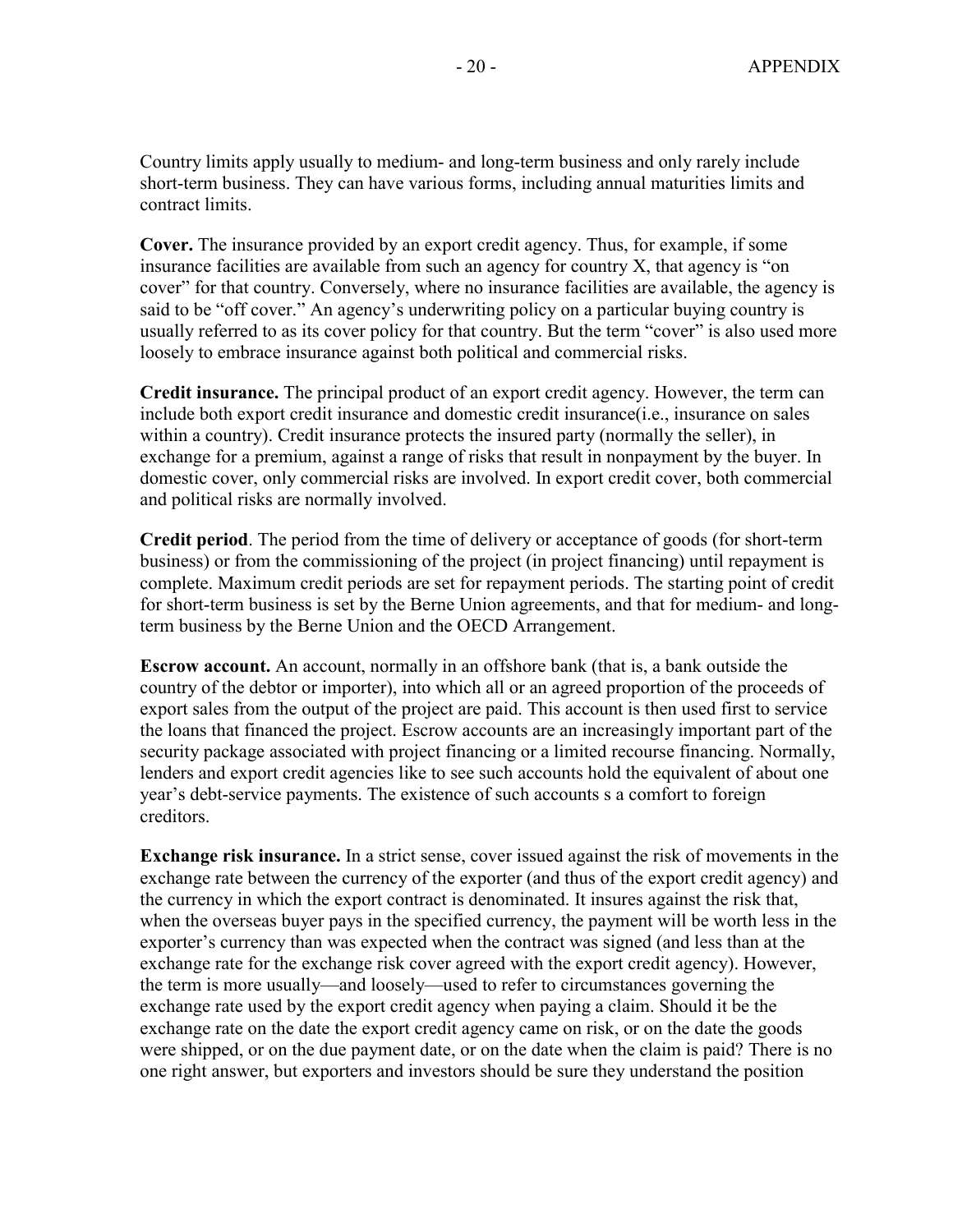they are taking and, in particular, what date the export credit agency will use for the exchange rate, before taking out an export credit or investment insurance facility.

**Eximbank.** A type of export credit agency that normally not only issues insurance but also lends directly. Some eximbanks also act as borrowers for import finance. There is no single or perfect model, and an eximbank's organization, status, and functions usually differ from country to country.

**Export credit, export credit insurance.** The main type of facility offered by an export credit agency. The term describes a range of facilities and can mean different things in different contexts. Strictly speaking, export credit refers to the credit extended by exporters to importers (supplier credit) or the medium- and long-term loans used to finance projects and capital goods exports (buyer credit). It includes credit extended both during the period before goods are shipped or projects completed (the preshipment period or precredit period) and the period after delivery or acceptance of the goods or completion of the project (the postshipment period or credit period).

**Export credit agency.** An institution providing export credit insurance facilities. All export credit agencies were at one stage government-owned or controlled or, if they were private companies, operated on government account. This is no longer the case, because the position is now rather more complicated, and so there is today probably no single meaning for the term "export credit agency." It is probably best to define it in terms of the functions of the organization rather than its status. There is, in any case, no single model for an export credit agency. Their organization, function, status, and facilities differ between countries. Ideally, the structure and function of an export credit agency should reflect the conditions in and the needs of the country in which it operates. These can change as time passes, even within the same country. Attempts to transfer one model from one country to another without appropriate adaptation nearly always cause more problems than they solve. Most export credit agencies belong to the Berne Union or the Berne Union's affiliate organization, the Prague Club for newly created organizations.

**Insurance.** The main business of export credit agencies. These agencies issue insurance policies of various kinds in respect of a range of risks against payment of a premium. For export credit insurance the risks embrace both political and commercial causes of loss, which may arise in the precredit period (before shipment), or during the credit period (after shipment). Policies may be used to exporters (supplier credit) or to banks engaged in financing trade (buyer credit). For investment insurance the risks are restricted to political risks. In both export credit and investment insurance, the insurance is against specified risks or classes of risk and is therefore conditional, although individual policies may be loosely referred to as guarantees.

Letter of Credit. A document issued by a bank guaranteeing payment on behalf of one of its clients when all the conditions stated in the letter have been met. This is a very important mechanism of world trade, including for export credit agencies both in their short-term business and, less frequently, in their medium-term business. Letters of credit can take a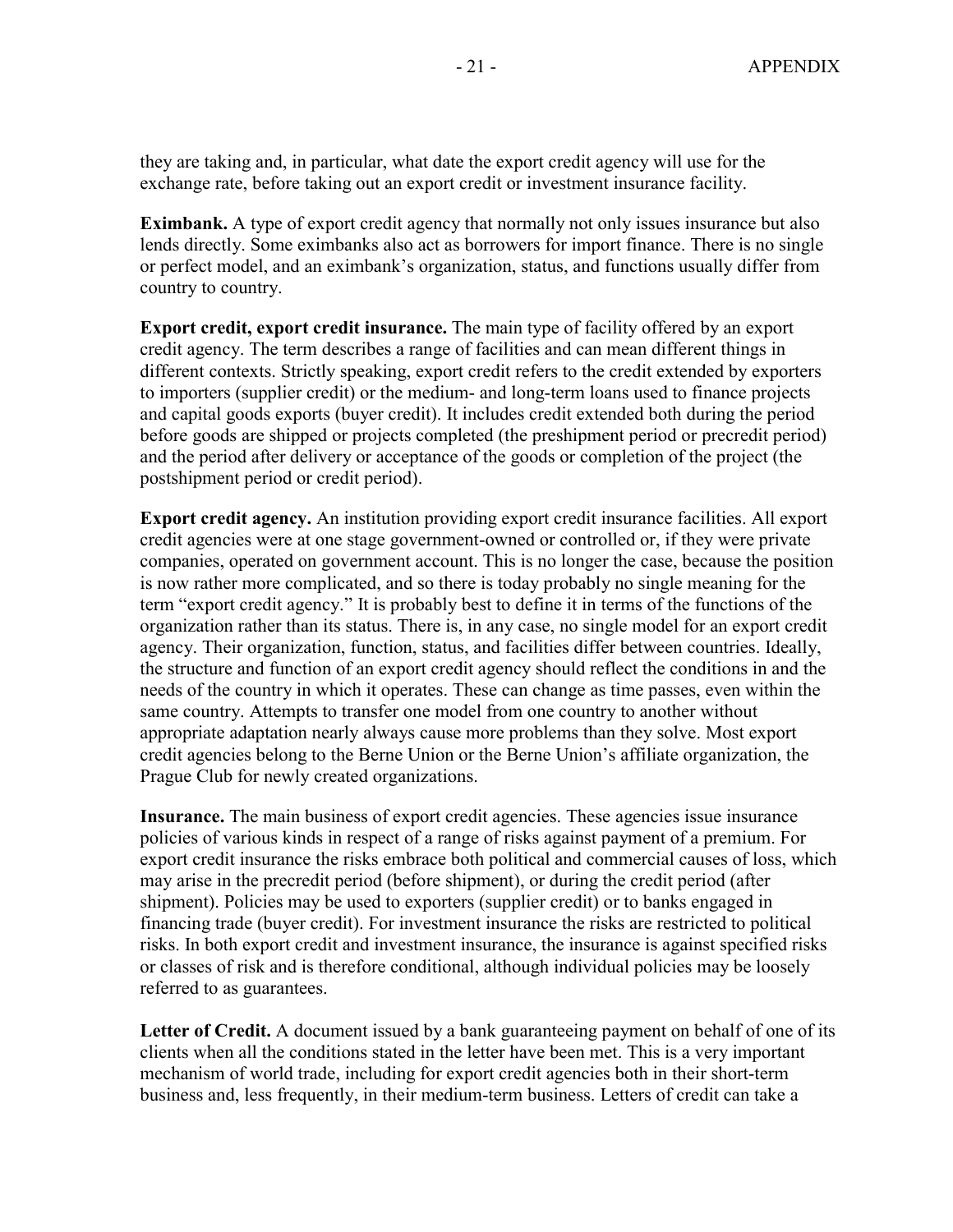variety of forms, but essentially they are a means of payment between an importer and exporter via their banks. The importer is sometimes called the opener, and the importer's bank the opening bank (or sometimes the issuing bank). The bank in the exporter's country is called the advising bank, and the exporter is called the beneficiary. A letter of credit may be revocable, which means that it can be canceled or modified by the importer or the importer's bank without prior approval from the beneficiary. Thus, a revocable letter of credit offers little security to exporters. The more commonly used irrevocable letter of credit (ILC) cannot be modified without the prior approval of the beneficiary. Unless the letter of credit I conditional , the bank issuing it effectively assumes the risk of default by the importer, provided that the terms and conditions of the letter of credit are fully met. The advising bank, on the other hand, is not required to pay the beneficiary unless and until it receives the funds from the issuing bank. Thus, even ILCs do not provide full protection to exporters. Letters of credit can also be confirmed. This is done either on an open confirmation basis, in which case the issuing bank is aware of the confirmation, or on a silent confirmation basis, in which case the issuing bank and the importer or buyer may not be aware. Confirmed letters of credit reduce certain risks for exporters, for example the risk that the issuing bank may fail or be unable to transfer foreign exchange. But a key point is that when the exporter seeks payment from the advising (or confirming) bank, it must meet all the terms of the letter of credit. Thus, it is vital that exporters carefully read all the conditions and requirements, as these can sometimes be onerous and may contain provisions that significantly reduce their benefit from the transaction. As many as 40 percent of applications from exporters for payments under letters of credit are rejected because of mistakes in documentation and the like. Obviously, this leads to payment delays. But even under a confirmed letter of credit an exporter may be exposed to risks, for example those that arise before the letter of credit is opened. Letters of credit are subject to widely accepted practices and procedures under the International Chamber of Commerce's Uniform Customs and Practices for Documentary Credits.

**Long-term business.** Traditionally, insurance or financing applied over a period of more than five years. But there is no generally accepted or precise division between long-term and medium-term business.

**Medium-term business, medium-term credit.** Conventionally, business with a credit period of between one and five years. However, under the OECD Arrangement, mediumterm business is that with a credit period of two to five years. There are no universally accepted or generally applied divisions between short-term business and medium-term business, or between medium-term and long-term business.

**Medium-term export financing.** Medium-term export financing is an important dimension of trade credit, both for necessary capital goods and project-related imports into a crisis country and for selected capital goods exports from the country. During recent financial crises, medium-term trade financing to the crisis countries also declined sharply. Wider use of structured financing and improvements on the incentive structure governing ECAs as discussed in the previous sections would help mitigate the decline and facilitate an early resumption of new credits. The latter is important for economic recovery in a crisis country.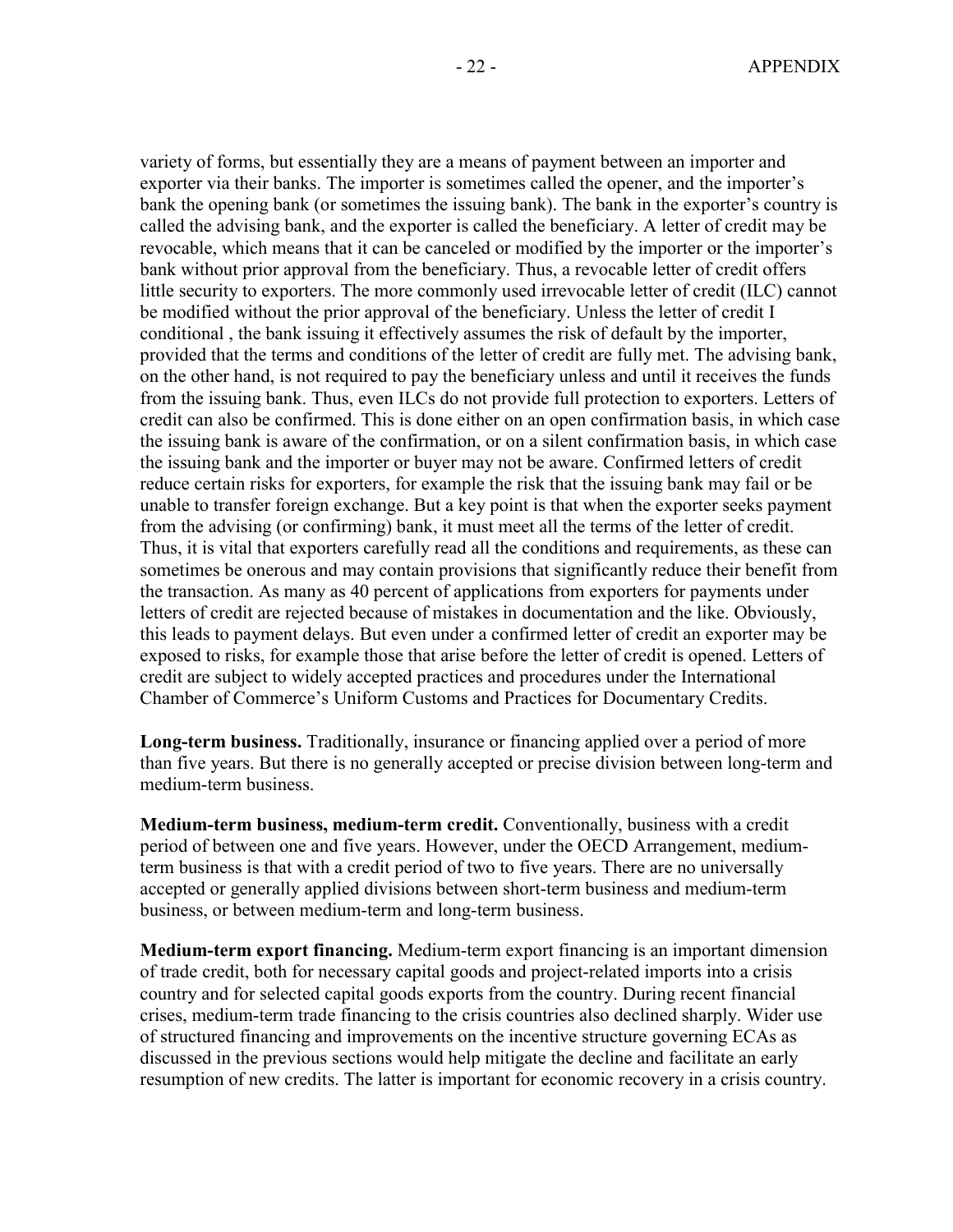**Official creditor.** A public sector lender or insurer. Some official creditors, such as the international financial institutions, are multinational. Others are bilateral, such as individual creditor governments and their official agencies such as central banks and export credit agencies when writing business on government account.

**Officially supported export credit.** An export credit supported (usually insured) by an export credit agency on government account, rather than on its own account. The credit may be a supplier credit or a buyer credit. For medium- and long-term business, the extent of permissible official support is set by the OECD Arrangement (normally limited to 85 percent of the exported value, plus, where appropriate, the maximum permissible share of local costs, normally 15 percent of the exported value).

**Open account, open account business.** Trade finance business whereby goods are shipped and delivered and payment is made on the basis of invoice, usually in cash. There are thus no bills of exchange or promissory notes, and the exporter relies on the importer to pay in accordance with the invoice or terms of the contract. Open account business is thus most commonly used where seller and buyer have a good, long-standing trading relationship. Export credit agencies are prepared to cover open account business if they are content to underwrite the buyer.

**Open confirmation.** Confirmation of a letter of credit in such a manner that the importer and the importer's bank (the opening bank or issuing bank) and, where relevant, the authorities and the central bank in the importing country are aware of the confirmation.

**Political risk.** The risk of nonpayment on an export contract or project due to action by an importer's or buyer's host government. Such action may include intervention to prevent the transfer of payments, cancellation of a license, or acts of war or civil war. Nonpayment by sovereign buyers themselves is also a political risk. Political risk is one of the two main categories of risks insured by export credit agencies (the other being commercial risk). Some export credit agencies cover political risks in their own countries, especially the cancellation of export licenses. In recent decades the most common political risk claims have been due to inability to convert and transfer foreign exchange, but in these circumstances buyers must first have made local currency deposits.

**Postshipment cover.** Insurance of risks arising during the postshipment period. Sometimes called credit cover.

**Postshipment period.** The period from the date on which goods are shipped or accepted until the last payment has been received. Sometimes called the credit period.

**Preshipment cover.** Insurance of risks arising during the preshipment period.

**Preshipment credit.** Credit extended for the preshipment period.

**Preshipment period.** The time from the date of an insured contract until the date of shipment (or of acceptance by the buyer)—in other words, the period up to the time the credit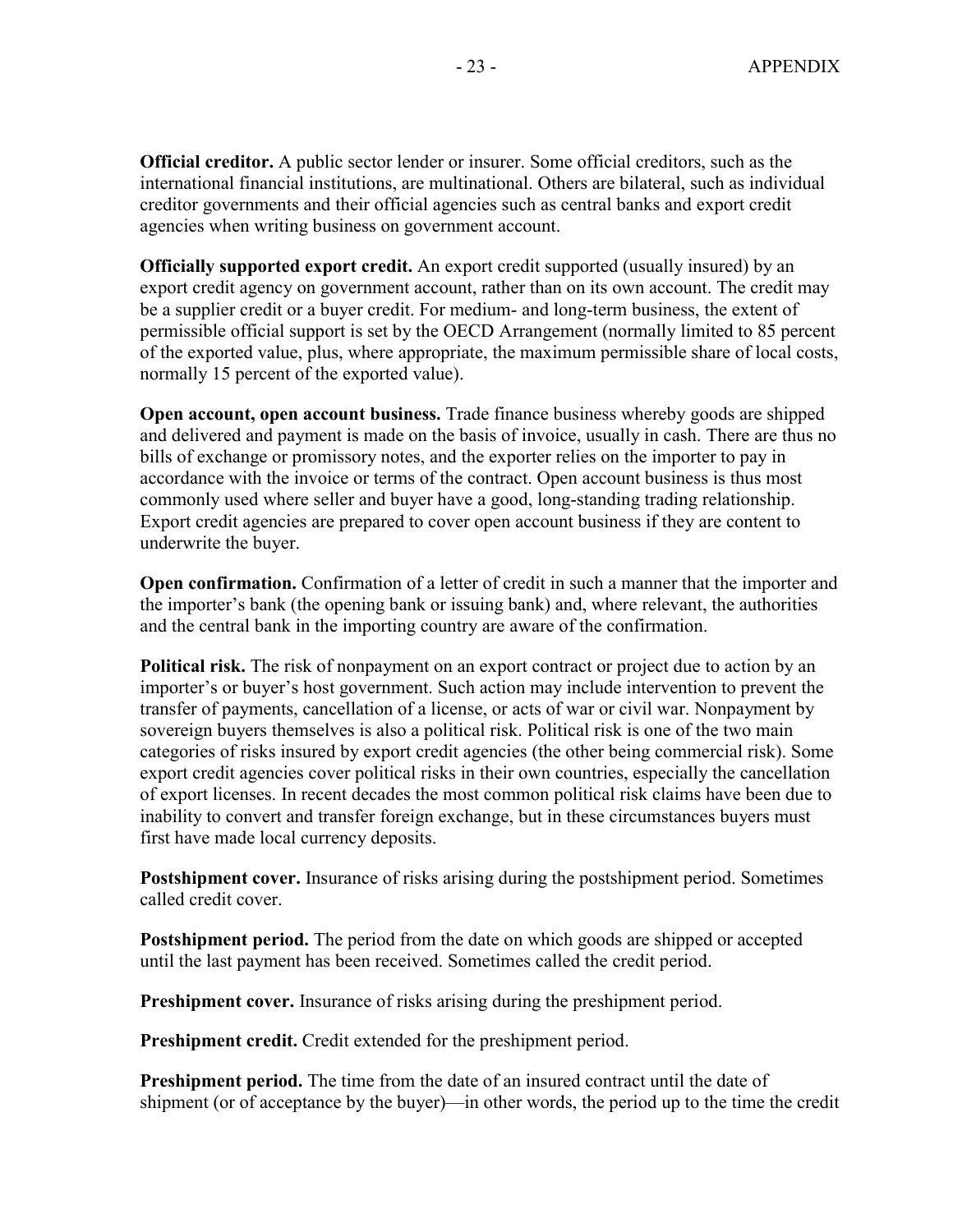period begins. Most export credit agencies offer cover for risks arising in this period, but it is sometimes handled through a separate policy or as an addition to the policy, rather than as part of the standard policy or facility.

**Reinsurance.** The practice whereby an insurer passes on to another insurer (called a reinsurer) part of the risk (and a portion of the premium income) of a policy it has written. Export credit agencies can be involved in reinsurance both as reinsurers and as reinsured parties. Export credit agencies receive reinsurance from their governments or purchase it in the private reinsurance market. These are several varieties of reinsurance (e.g., facultative, quota share, excess loss), but the basic principle is the same. Some export credit agencies (e.g., in the United Kingdom) are beginning to provide reinsurance to some private insurers on political risks in some countries.

**Short-term business, short-term credit.** Transactions involving a maximum credit period of, usually, 180 days, although under some definitions it can extend to 360 days and, in exceptional cases, to two years. For purposes of the OECD Arrangement, the medium term begins (and, by implication, the short term ends) at two years. Short-term business represents the bulk of the business of most export credit agencies and normally includes transactions in raw materials, commodities, and consumer goods. There is no universally accepted dividing line between short-term and medium-term credit.

**Sovereign risk.** A term broadly synonymous with political risk but particularly relevant to defaults by or actions of host governments.

**Structured financing.** Refers to financial instruments which are devised to provide funding on the basis of identifiable assets rather than the credit standing of the borrower concerned. Includes securitization and forms of lending where the cashflow of the borrower is secured to pay off the lender. See also "Asset-backed financing."

**Supplier credit.** Credit extended by an exporter (supplier) to an overseas buyer as part of the export contract. Cover for this transaction may be extended by the export credit agency to the exporter. Such arrangements are much more common in short-term business. When they arise in the area of medium-term credit, the buyer normally makes a cash down payment (up to 15 percent) and then accepts bills of exchange or issues promissory notes for the balance, at some stage before final delivery or acceptance of the goods.

**Trade finance.** A catch-all term applied essentially to the whole area of short-term business, especially that involving finance provided directly by banks issuing letters of credit.

**Transfer cover.** Insurance written to cover the risk (called transfer risk) that a buyer may make a deposit of local currency to pay for an international transaction but find itself unable to convert the local currency into foreign exchange for transfer to the exporter. A claim issued under such cover is called a transfer claim. Such inconvertibility can happen even where letters of credit exist. The risk normally arises from restrictions imposed by host governments, through laws or through regulations that have the force of law. During the last 20 years, transfer risk has been the most important political risk covered by export credit